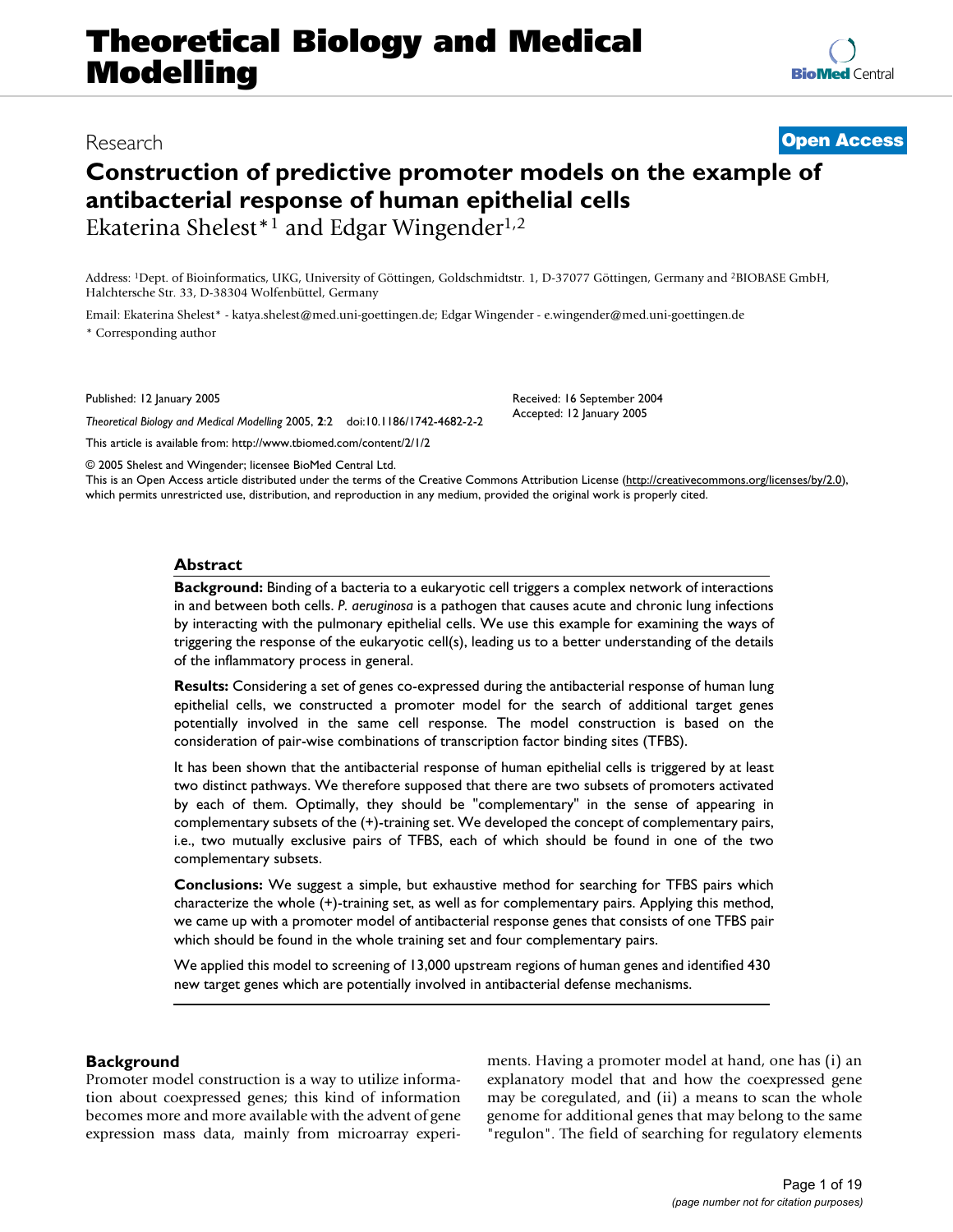*in silico* and promoter modeling is already well-cultivated. In spite of numerous sophisticated approaches devoted to this subject [1-9], we still lack a standard method which would enable us to produce promoter models. This may indicate that the existing approaches have their distinct shortcomings and that, thus, the field is still open for new ideas.

The biological system we consider in this work is the transcriptional regulation of the response of lung epithelial cells to infection with *Pseudomonas aeruginosa*. Binding of bacteria to a eukaryotic cell triggers a complex network of interactions within and between both cells. *P. aeruginosa* is a pathogen that causes acute and chronic lung infections affecting pulmonary epithelial cells [10,[11\]](#page-16-0). We use this example for examining the ways in which the response of the eukaryotic cell(s) is triggered, leading us to a better understanding of the details of the inflammatory process in general.

After adhesion of *P. aeruginosa* to the epithelial cells, the response of these cells is triggered by at least two distinct agents: bacterial lipopolysaccharides [12] and/or bacterial pilins or flaggelins [13]. Both pathways lead to the activation of the transcription factor NF-κB. It has also been shown that transcription factors AP-1 and C/EBP participate in this response [14[,15](#page-16-1)]; pronounced hints on the participation of Elk-1 [16] have been reported as well. However, it is a commonly accepted view that transcription factors which are involved in a certain cellular response cooperate and in most cases act in a synergistic manner. Therefore, their binding sites are organized in a non-random manner [2,3,8,9].

We use this consideration as a basis for constructing a predictive promoter model. We searched for combinations of potential transcription factor binding sites (TFBS), considering those transcription factors (TFs) that are known to be involved in antibacterial responses. Some of the found combinations could be predicted from the fact that they may constitute well-known composite elements, like those containing NF-κB and C/EBP or NF-κB and Sp1 binding sites [TRANSCompel, [17]]. We start with a search for pairwise combinations of TFBS in a set of human genes published to be induced during antibacterial response, considering that combinations of the higher orders can be constructed from them later on.

We suggest a simple, but exhaustive method for searching for TFBS pairs which characterize the whole training set, and combinations of mutually exclusive pairs (complementary pairs). The idea of starting the analysis with a "seed" of sequences allows a very biology-driven way of initial filtering of information.To enhance the statistical reliability and to get additional evidence in TFBS combination search, we applied the principal idea of phylogenetic footprinting (using orthologous mouse promoters), yet proposing a different view on applicability of this approach.

Finally we came up with a promoter model which we applied to screening of 13,000 upstream regions human genes. We identified 430 new target genes which are potentially involved in antibacterial defense mechanisms.

## **Results**

# *Development of the approach*

In every step of our investigations we tried to combine purely computational approaches with the preexisting experiment-based knowledge, as it is represented in corresponding databases and literature, and with our own biological expertise. To develop a promoter model, the first task is to select those transcription factors, the binding sites of which shall consitute the model. The overwhelming majority of methods and tools estimating the relevance of predicted TF binding sites in promoter regions are based on their over- and underrepresentation in a positive (+) training set in comparison with some negative (- ) training set. If, however, a binding site is ubiquitous, or very degenerate, so that it can be found frequently in any sequence, the comparison with basically any (-)-training would not reveal any significance for its occurrence. That tells nothing about their functionality in any specific case, which may be dependent on some additional factors and/ or other conditions. Therefore, basing the decision about the relevance of a transcription factor for a certain cellular response solely on whether its predicted binding sites are overrepresented in the responding promoters may lead to a loss of important information. Thus, we did not rely on this kind of evidence but rather chose the candidate transcription factors according to available experimental data. We found 5 factors reported in literature as taking part in anti-bacterial or similar responses and selected them as candidate TFs [\[11](#page-16-0),12[,15,](#page-16-1)18-29]. Not all of these candidate TFs are overrepresented in the (+)-training set used in this analysis (Table [1;](#page-2-0) see also Methods). For instance, no overrepresentation has been found for important factors such as NF-κB, AP-1 and C/EBP. Nevertheless, these factors were included in the model, because not the binding sites themselves, but their combinations may be overrepresented.

On the other hand, some of the factors, which have also been mentioned in literature as potentially relevant (e.g., SRF [30]) or might be of a certain interest because of their participation in relevant pathways (CREB, according to the TRANSPATH database [31]) were not included in the model because we could not adjust the thresholds for their detection according to our requirements (see Methods). SRF were of special interest, because it is known that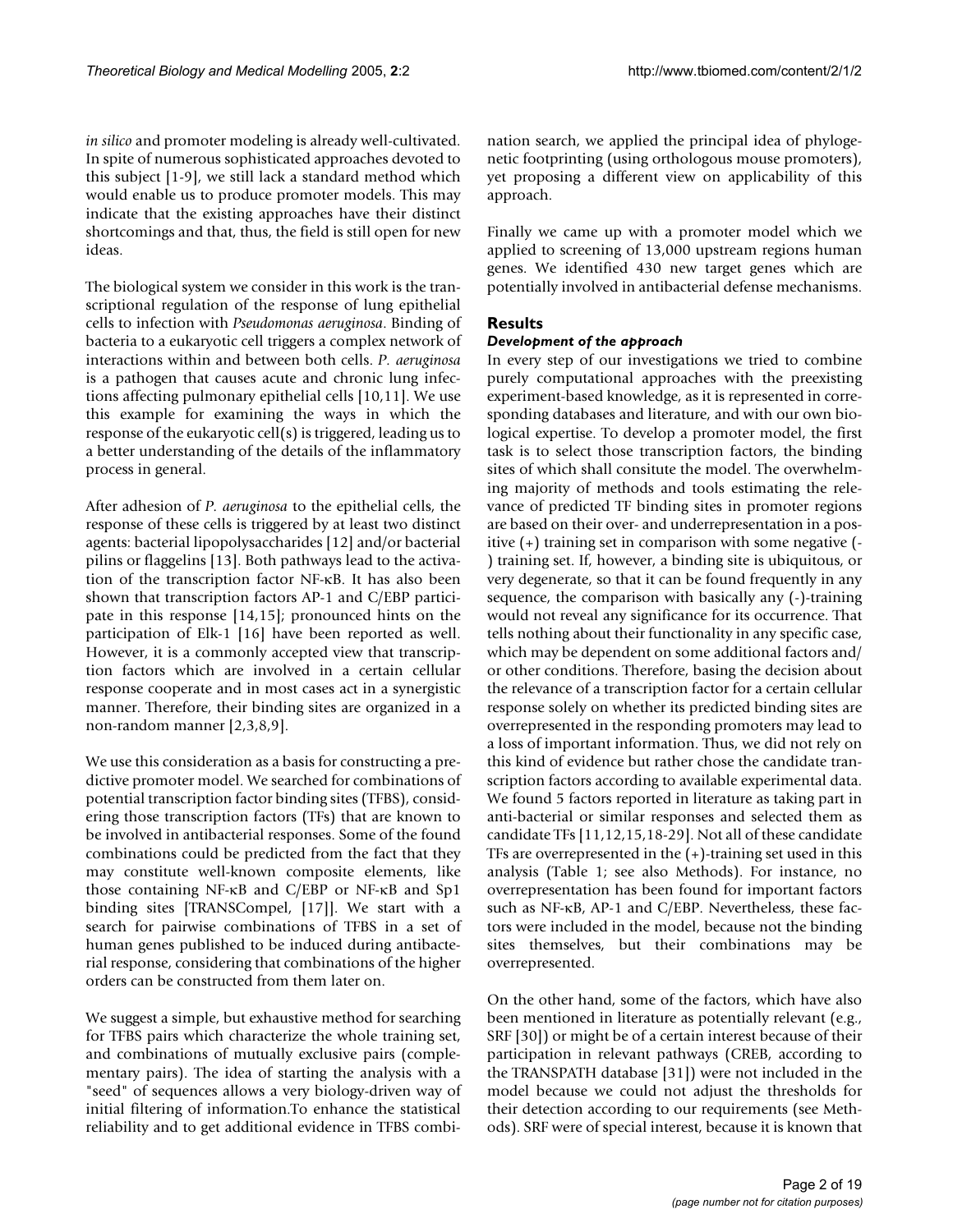| No              | Gene name                                                  | Accessin no. And<br>LocusLinkID     | Experimental evidence                            | Additional information                                                                                  | Participation in<br>anti-Pseudomonas<br>response |
|-----------------|------------------------------------------------------------|-------------------------------------|--------------------------------------------------|---------------------------------------------------------------------------------------------------------|--------------------------------------------------|
| L               | Monocyte chemoattractant<br>protein-1, MCP-1*              | EMBL: D26087                        | Microarray [66], other<br>experiments [20,21,38] | Is well know as expressed<br>in antibacterial response                                                  | 100%                                             |
| $\overline{2}$  | $\beta$ -defensin*                                         | LocusLinkID: 1673                   | [15, 18, 19, 39, 40]                             | Is well known as expressed<br>in antibacterial response;<br>important target gene in<br>innate immunity | 100%                                             |
| 3               | Interferon regulatory factor<br>$I$ , IRF- $I^*$           | LocusLinkID: 3659                   | Microarray [66]                                  | Known to be expressed in<br>epithelial cells                                                            | probable                                         |
| 4               | Equilibrate nucleoside<br>transporter 1, SLC29a1           | LocusLinkID: 2030                   | Microarray [66]                                  |                                                                                                         |                                                  |
| 5               | Proteinkinase C η type,<br>$PKCn*$                         | LocusLinkID: 5583                   | Microarray [66]<br><b>TRANSPATH®</b>             | Important link in Ca <sup>2+</sup> -<br>connected pathways                                              | probable                                         |
| 6               | Folypolyglutamate synthase,<br><b>FPGS</b>                 | Ensembl:<br>ENSG00000136877         | Microarray [66]                                  |                                                                                                         |                                                  |
| 7               | RhoB*                                                      | LocusLinkID: 388                    | Microarray [66]                                  | is induced as part of the<br>immediate early response<br>in different systems                           | probable                                         |
| 8               | Origin recognition complex<br>subunit 2, hORC2L            | LocusLinkID: 4999                   | Microarray [66]                                  |                                                                                                         |                                                  |
| 9               | Transcription factor TEL2*                                 | LocusLinkID: 51513                  | Microarray [66]                                  | Transcription factor                                                                                    | probable                                         |
| $\overline{10}$ | Interleukin 8. IL8*                                        | EPD:<br>EP73083LocusLinkID:<br>3576 | [10, 11, 26, 44, 45]                             | Is well know as expressed<br>in antibacterial response                                                  | 100%                                             |
| П               | Transcription factor ELF3*                                 | LocusLinkID: 1999                   | Microarray [66]                                  | Transcription factor                                                                                    | probable                                         |
| 12              | Mucin I (mouse gene),<br>MUC <sub>1</sub> *                | RefSeq: <b>NM_013605</b>            | [17, 27, 28, 36, 47]                             | Different mucins are shown<br>as expressed in<br>antibacterial response                                 | 100%                                             |
| $\overline{13}$ | NF-kappaB inhibitor alpha,<br>IkBa*                        | LocusLinkID: 4792 EPD:<br>EP73215   | Microarray [66]                                  | NF-kB inhibitor, the main<br>link in NF-kB-targeting<br>pathways                                        | Very high                                        |
| 4               | Tissue Factor Pathway<br>Inhibitor 2. TFPI                 | LocusLinkID: 7980 EPD:<br>EP73430   | Microarray [66]                                  |                                                                                                         |                                                  |
| 15              | Urokinase-type<br>plasminogen activator<br>precursor, PLAU | LocusLinkID: 5328                   | Microarray [66]                                  |                                                                                                         |                                                  |
| 16              | $c$ -jun $*$                                               |                                     | Microarray [66]                                  | Transcription factor                                                                                    | probable                                         |
| 17              | Cytochrom P450 dioxin-<br>inducible*                       | LocusLinkID: 1545                   | Microarray [66]                                  | Stress-inducible                                                                                        | probable                                         |
| 18              | Dyphtheria toxin resistance<br>protein, DPH2L2             | EPD: EP74285                        | Microarray [66]                                  |                                                                                                         |                                                  |

<span id="page-2-0"></span>

it tends to cooperate with Elk-1 [30], but to identify 80% of TP we had to lower the matrix similarity threshold to 0.65, which is unacceptably low and would provide too many false positives.

Finally, we constructed our promoter model of binding sites of 5 TFs (NF-κB, C/EBP, AP-1, Elk-1, Sp1), considering their pairwise combinations and some combinations of higher order (complementary pairs, see below).

In several steps of the model construction we had to estimate overrepresentation of a feature in the (+)-training set compared with the (-)-training set. We operated with the number of sequences that possess the considered feature, in our case a pair of TFBS, at least once. Otherwise, mere enrichment of a feature in the (+)-training set may be due to strong clustering in a few members of that set which would not lead to a useful prediction model. At the first step the T-test has been performed (the normality of distribution has been demonstrated before (data no shown)), but it appeared to be a weak filter: for example, we could find several pairs which showed, if estimated with T-test, a remarkable overrepresentation ( $p < 0.001$ ), but with a difference of 97% in the (+)-training set versus 85% in the (-)-training set, which is of no practical use to construct a *predictive* model, since it is also important to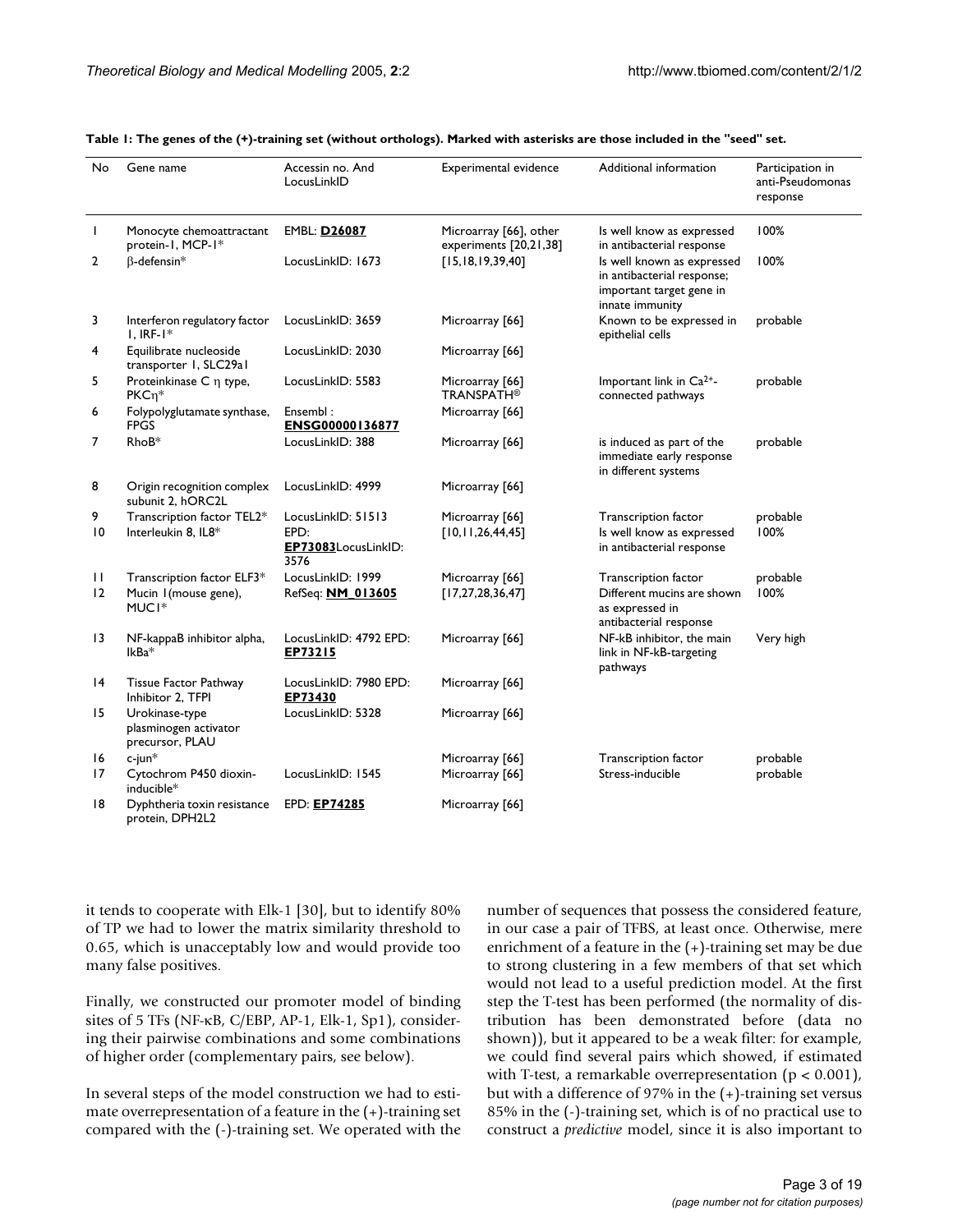have minimal occurrence of a discriminating feature in the (-)-training set. In the further work we considered all pairs with  $p < 0.005$ , but as this did not reasonably restrict the list of considered pairs, we had to apply an additional filtering approach. For this purpose we used a simple characteristic such as the percentage of sequences in (+)- and (-)-training sets. By operating directly with percentages we could easily filter out those pairs which would identify too many false positive sequences, thus getting rid of a substantial part of useless information. This procedure allows to estimate immediately the applicability of the model to identify further candidate genes that may be involved in the cellular response under consideration (see *Methods*).

The main problem of promoter model construction are the numerous false positives. Developing our approaches we applied some anti-false-positives measures :

- distance assumptions
- identification of "seed" sequences
- phylogenetic conservation
- subclassification into complementary sequence sets.

In the following, we will comment on each item in more details.

## *Distance assumptions*

The commonly accepted view that functionally cooperating transcription factors may physically interact with each other triggered us to introduce certain assumptions concerning the distances between the considered TFBS. Transcription factors can interact either immediately with each other or through some (often conjectural) mediator proteins (co-factors). Principally there can be many ways of taking this into account, since our knowledge about the mechanisms of interaction is limited. In this work we used two different approaches to consider distances in the promoter model development.

In the first case we based our assumptions on the structure of known composite elements. We assumed that the binding sites of interacting TFs should occur in a distance of not more than 150 bp to each other (which is the case for most of the reported composite elements [17]; 150 bp is even an intended overestimation). To be on the safe side and not to overlook some potentially interesting interactions we allowed the upper threshold of 250 bp. Also by analogy with composite elements, for which it is relevant that the pair occurs not *at* a certain distance, but *within* a certain distance range, we considered the pairs occurring in segments of a certain length.

The second approach was based on more abstract considerations. Thinking of TF interaction, we can imagine three different situations:

(a) Directly interacting factors should have the binding sites at a close distance.

(b) The factors interacting through some co-factor may have binding sites on some medium distance, depending on the size and other properties of the co-factor (and the factors themselves).

(c) We can also expect direct interaction of another type, when the two factors are not located in the nearest neighborhood, but their interaction requires the DNA to bend or even to loop. This means that the distance is no longer a close one, although we cannot estimate the distance range for this case; thus, we allowed different ranges of distances, excluding only the closest ones.

We searched for pairs in three distance ranges, roughly called "close", "middle" and "far", all with adjustable borders, so that moving them we could get the best proportion of percentages in  $(+)$ - and  $(-)$ -training sets. We used the search in the distance ranges as a starting point, but some of the found pairs required optimization of the borders, so that they finally did not fit into any of the predefined ranges. The initial "close" range was taken as 5–20 bp, to exclude the overlapping of the sites, but to allow close interaction; however, the border had to be shifted in many cases up to 50 bp. The initial "middle" range was chosen from 21 to 140 bp (the number of nucleotides wrapping around the core particle of the nucleosome); the "long" range had its upper border at 250 bp.

## *"Seed" sequences*

Initially the idea of "seed" sequences was exploited because of the desire to make use of preexisting biological knowledge about the expressed genes and also because of doubts in the reliability of the available data set. Different experimental approaches differ in their reliability. The microarray analysis is not absolutely reliable [31,34-36], so we could expect that not all of the reported genes may be relevant for the antibacterial response. On the other hand, some genes are already known to be relevant according to additional published evidence. We thus decided to search for distinguishing features first in these "trustable" genes, and then to spread the obtained results to the whole set.

Therefore, we started our analysis with a group of "seed" sequences, which we considered for distinct reasons more reliable and preferable. Choosing a seed group, we took into consideration two kinds of evidence; the first was the source of information, i. e. the methods with which the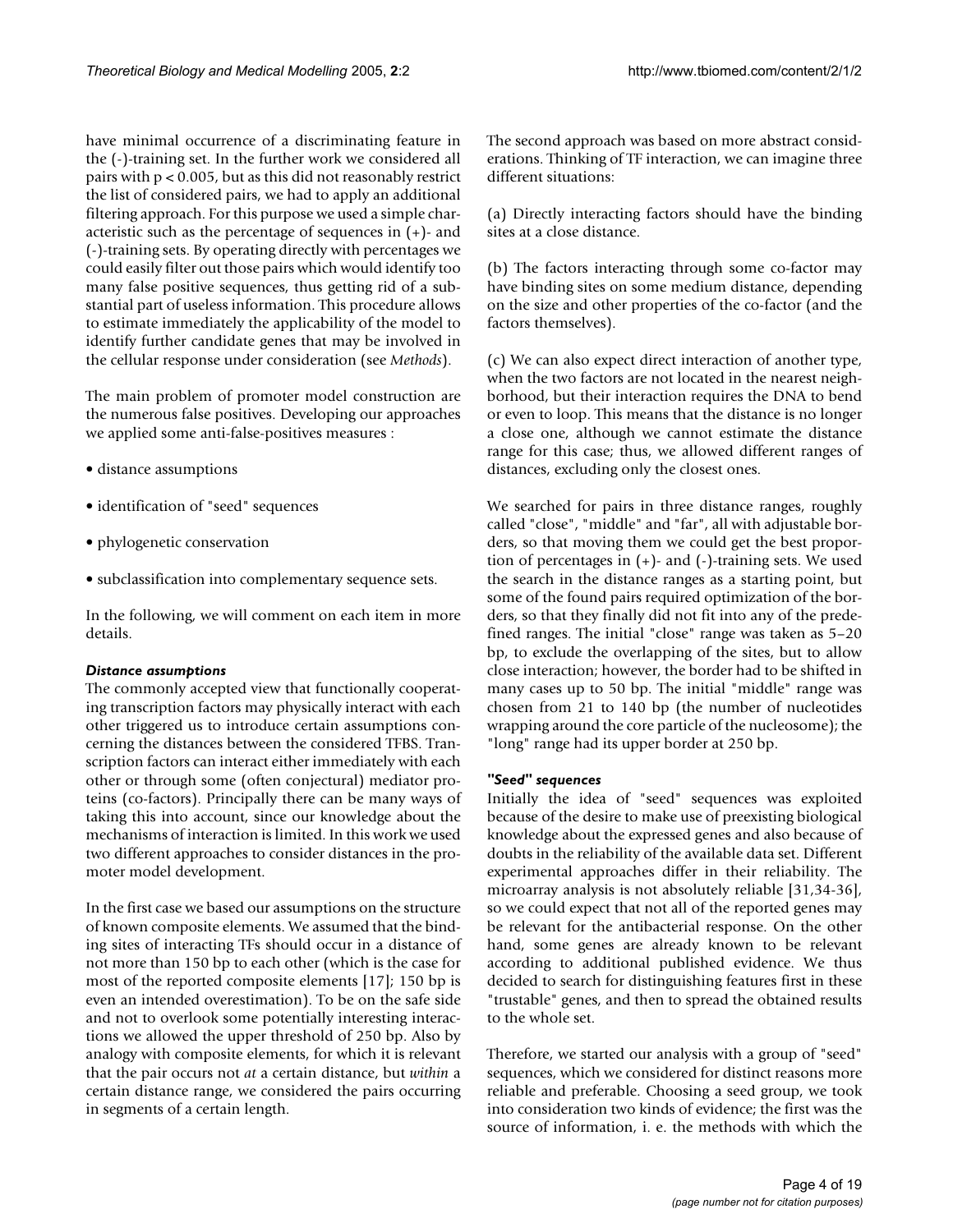

### Figure 1

**Algorithm of the search for common pairs using seed sets.** Step 1. Selection of a "seed" set. Step 2. Identification of all pairs in the "seed" set; only those, which are found in 100% of the "seed" sequences, are taken into further consideration. Step 3. Search for the selected pairs in the whole (+)-training set. Step 4. Only those which are found in more than 80% of sequences of the (+)-training set are taken for into the further consideration. Step 5. Search for the "survived" pairs in the negative training set. Only those which are present in less than 40% of sequences are left. Step 6. The list of the common pairs is ready for the next analysis.

gene has been shown to participate in the response. We took the promoter sequences of those genes which have been reported by other methods but microarray analysis [[11](#page-16-0),13[,15](#page-16-1),18-22,27-29,38-47,47], and which have been independently reported by at least two different groups.

|  |  | Table 2: Stepwise filtering of pairs. |  |  |  |
|--|--|---------------------------------------|--|--|--|
|--|--|---------------------------------------|--|--|--|

| Pairs found on different steps of the search                                                                                    | No of found pairs |
|---------------------------------------------------------------------------------------------------------------------------------|-------------------|
| Pairs found in the whole training set in all<br>distance intervals                                                              | $-37000$          |
| Pairs found in the "seed" set in all distance<br>intervals (step 2 on the fig. 1)                                               | $-400$            |
| "Seed" pairs in more than 80% of the training<br>set (step 4 on the fig. $I$ )                                                  | ~180              |
| "Seed" pairs in more than 80% of the training<br>set and less than 40% of the negative training<br>set (step $6$ on the fig. 1) | 4                 |

The second kind of evidence was whether we could find any additional biological reasoning for the gene to participate in this kind of reply. For instance, a well-known participant of the NF-κB-activating pathway such as IκBα, or participants of different pathways which are likely to be triggered here as well, like c-Jun or PKC, were estimated as the first candidates for the "seed" group.

Finally, the "seed" contained 12 human sequences (Table [1](#page-2-0)). We could retrieve all mouse orthologs constituting a separate mouse "seed". We then run our analysis in either "seed" separately and in the combined human/mouse "seed" and compared the results. First, we identified all TFBS pairs that are present in all sequences of this "seed" group (see *Methods*) (Fig. 1, step 2). Further on, we searched for the found pairs in the whole (+)-training set (Fig. 1, step 3). In the next step we made a search in the (- )-training set for those pairs that were found in at least 80% of the (+)-training set (Fig. 1, step 4), choosing only those which showed the lowest percentages in the (-) training set (Fig. 1, step 6).

Using this approach, we could avoid being drowned by a flood of pairs, most of which would be of minor importance. The huge number of nearly 37,000 pairs in different intervals which can be found in the whole (+)-training set was reduced by at least two orders of magnitude: depending on the "seed" the number of considered pairs varied from 50 to 400. In the next steps this number was reduced by another order of magnitude (Table 2).

Each "seed" is characterized by its own set of pairs. To ensure the robustness of the obtained results, we undertook the "leave-one-out" test, removing consecutively one sequence of the "seed" set (for the combined "seed" sets which included human and mouse orthologs we excluded simultaneously both orthologous sequences). This has been repeated for each sequence (or ortholog pair). Only the robust pairs have been taken into further consideration.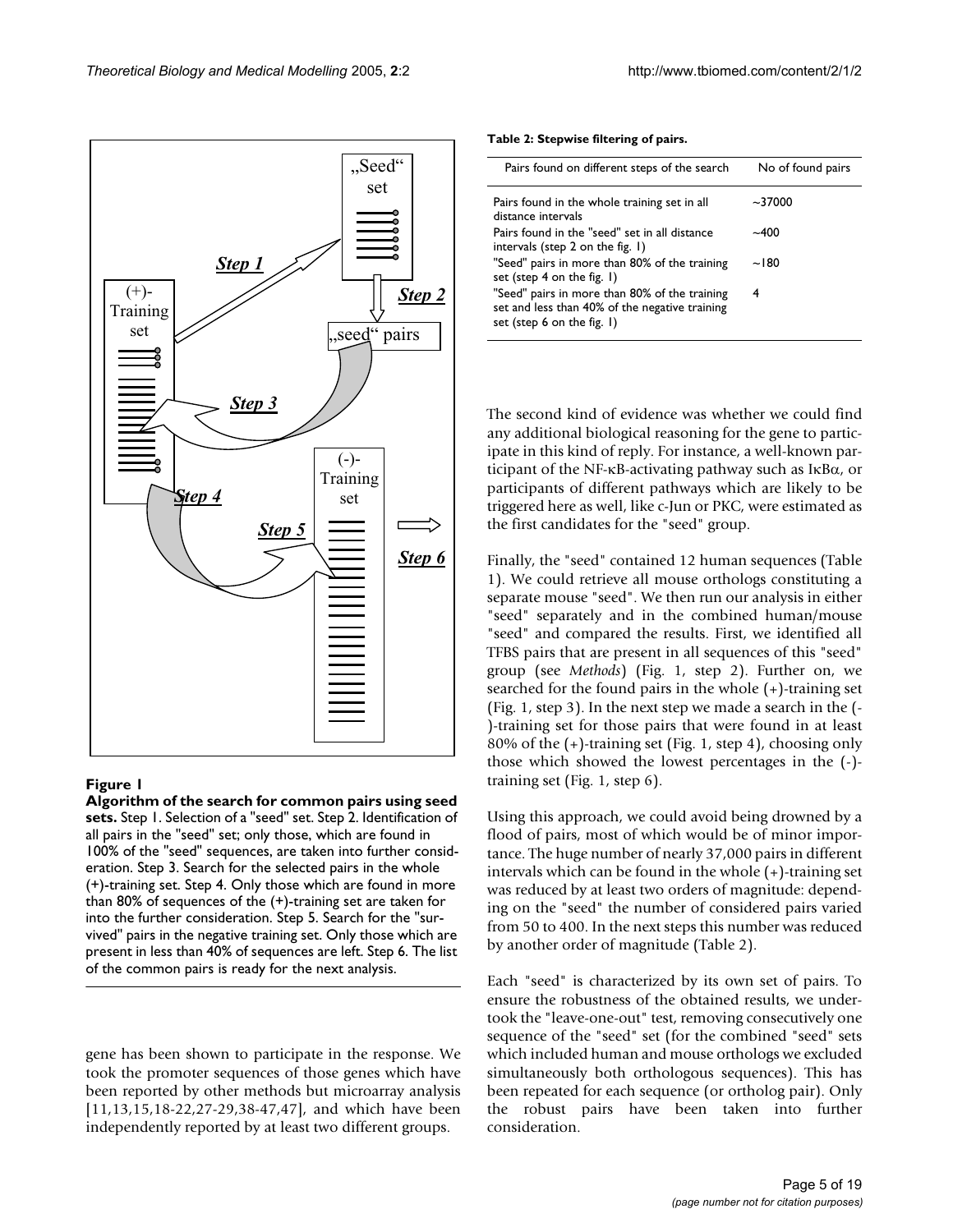#### *Phylogenetic conservation*

Evolutionary conservation of a (potential) TFBS is generally accepted as an additional criterion for a predicted site to be functional (phylogenetic footprinting; [49-52]). However, some recent analysis of the human genome reported by Levy and Hannenhalli [50,53] and our own observations made for short promoter regions have shown that only about 50% [50], 64 % [53] or 70 % (Sauer et al., in preparation) of the experimentally proven binding sites are conserved. Missing between 30 and 50 % of all true positives may seem to be acceptable when analyzing single TFBS, but if one constituent of a relevant combination of TFBS belongs to a non-conserved region, we will loose the whole combination from all further analyses.

The observed fact is that functional features are not necessarily bound to conserved regions, as long as we speak about primary sequence conservation. Dealing with such degenerate objects as TF binding sites, one should not expect an absolute conservation of their binding sequences. From the functional point of view, it seems to be more reasonable to expect that not the sequences, but the mere occurrence of binding sites and/or their combinations as well as (perhaps) their spatial arrangement would be preserved among evolutionarily related genomes. That is the approach that we use in the present work, completely refraining from sequence alignments. We search for those pairs of TFBS which can be found in human and corresponding mouse orthologous promoter regions, considering the promoter as a metastring of TFBS. We took a feature (the pair of TFBS) into account only if we could identify it in both orthologous promoters, not taking into consideration in what region of the promoter it appeared; we also did not try to align metastrings of TFBS symbols, since they may be interrupted by many additional predicted TFBS (no matter whether they are true or false positives). While this work was in progress, we found a very similar approach in the work of Eisen and coworkers [54,55], who searched for conserved "word templates" in the transcription control regions of yeast. We believe that switching from primary sequence preservation to the conservation of higher-order features like clusters of TFBS is the next step in development of the approaches of comparative genomics.

#### *Complementary pairs (pairs of pairs)*

The idea that combinations or clusters of regulatory sites in upstream regions provide specific transcriptional control is not new [1,8,56]. Nevertheless, the problem of detecting such combinations is still under active development. As mentioned before, due to the complexity of the regulatory mechanisms in eukaryotes the computational prediction of functional regulatory sites remains a difficult task, and the spatial organization of the sites is the prob-



#### **Figure 2**

**Complementary pairs** A, B, C and D are transcription factor binding sites, which form two sorts of pairs (A-B and C-D). These pairs are complementary in the sense of occurring in complementary subsets of the whole set.

lem of the next level of complexity. To facilitate the search for combinations we tried to exploit the concept that subsets of principally co-regulated promoters may be subject to differential regulation. If the response of the cell is mediated through at least two distinct pathways, it is logical to suppose that there are subsets of promoters activated by each of them. The subsets may not be obvious from the expression data or from any other observations, but in some cases (as in ours, when we have two different pathways triggering the same response) one can presuppose the existence of two or more subsets, each of them possessing an own combination of TFBS. These combinations will be complementary in the sense of their occurrence in the set (Fig. 2). For simplicity we considered only pairs of TFBS, but the search for combinations of higher order would make the model more specific. Moreover, detection of complementary pairs enables to identify corresponding complementary subsets of sequences, thus to shed light on some features of the ascending regulatory network.

#### *Formalization of the approach*

In the following, we will formalize our approach and describe the logics of our investigation.

All procedures are described for the example of pairwise combinations, but principally all of them can be applied to combinations of higher orders. We restricted our attempt to pairs for sake of computational feasibility.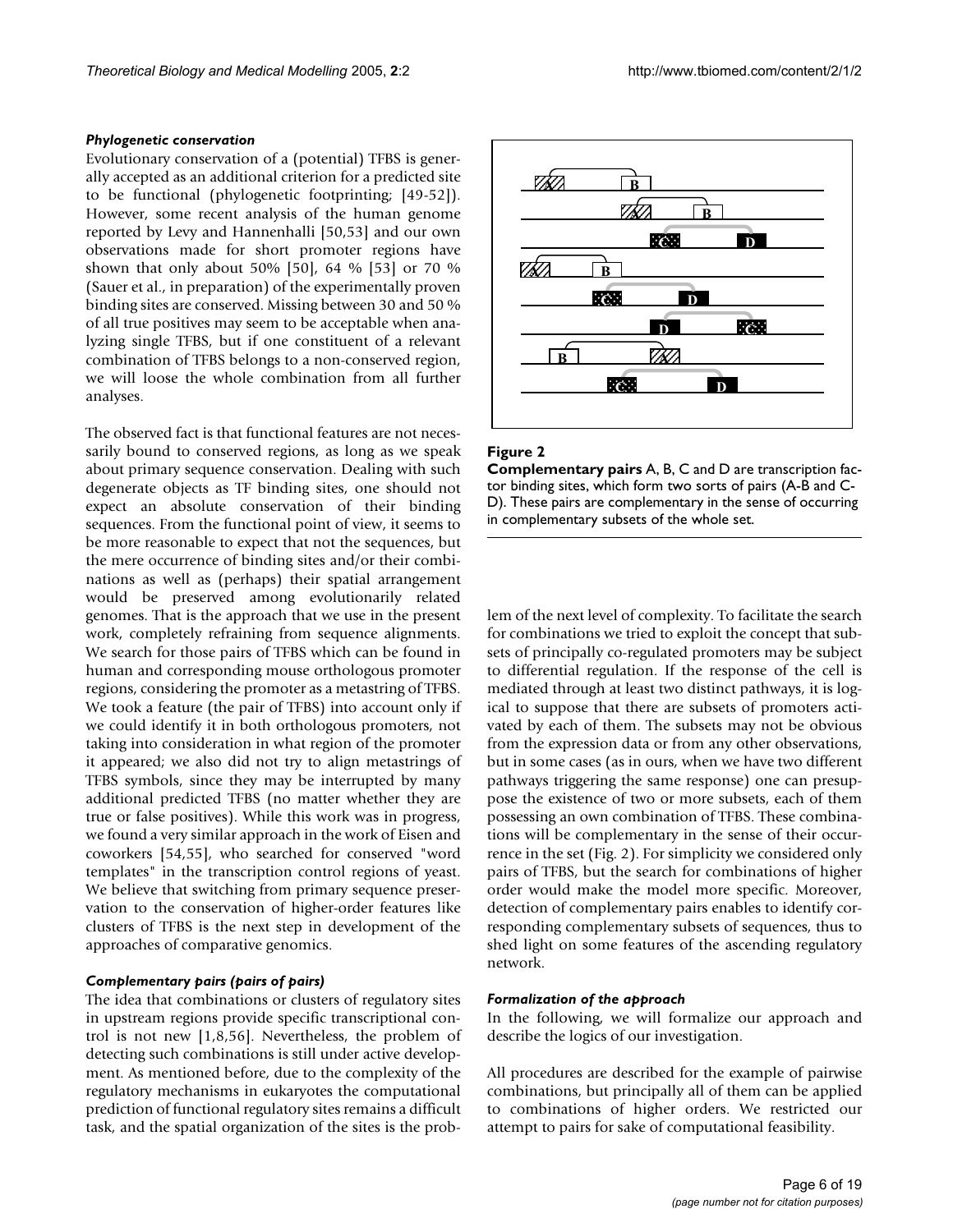

### **Figure 3**

**Pair classes** When grouping different combinations of transcription factor binding sites according to mutual orientation, we allow inversions of the whole module. This gives rise to a total of three classes as shown.

#### *Identification of pairs*

We consider all possible pairwise combinations of TFBS in each sequence, as described in *Methods*. A pair is taken into account if it has been found in a sequence at least once.

Let us consider two TFBS *m* and *n* located in a distance range from  $r_1$  to  $r_2$  (where  $r_1 \le r_2$ ) on either strand of DNA (+ or -). We can denote the sets of sequences containing pairs in different relative orientation as,  $A_{m^+,n^+}(\tau_1,\tau_2), A_{m^+,n^-}(\tau_1,\tau_2), A_{m^-,n^+}(\tau_1,\tau_2), A_{m^-,n^-}(\tau_1,\tau_2)$ 

To allow inversions of DNA segments containing pairs, we consider three classes of combinations (Fig. 3):

$$
B_{m,n}^{(1)}(\tau_1, r_2) = A_{m^+, n^+}(\tau_1, r_2) \cup A_{n^-, m^-}(\tau_1, r_2)
$$
  
\n
$$
B_{m,n}^{(2)}(\tau_1, r_2) = A_{m^+, n^-}(\tau_1, r_2) \cup A_{n^+, m^-}(\tau_1, r_2)
$$
  
\n
$$
B_{m,n}^{(3)}(\tau_1, r_2) = A_{m^-, n^+}(\tau_1, r_2) \cup A_{n^-, m^+}(\tau_1, r_2)
$$

In more general form for  $i = 1,...3$   $B_{m,n}^{(i)}(\tau_1, \tau_2)$  represents the set of sequences with a pair of *i*-th class  $m$ ,  $n^{(i)}$  ( $r_1$ ,  $r_2$ ).

Let  $P_t\left(B_{m,n}^{(i)}(\tau_1,\tau_2)\right)$  be a fraction of the sequences  $B_{m,n}^{(i)}(r_1,r_2)$  in the (+)-training set, and  $P_c\left(B_{m,n}^{(i)}(r_1,r_2)\right)$ the fraction of sequences  $B_{m,n}^{(i)}(\tau_1, \tau_2)$  in the (-)-training (control) set.

We have to solve now the optimization problem to maximize the difference  $P_t\left(B_{m,n}^{(i)}(\tau_1,\tau_2)\right)-P_c\left(B_{m,n}^{(i)}(\tau_1,\tau_2)\right)$ by choosing appropriate values for  $m$ ,  $n$ ,  $i$  and  $r_1$ ,  $r_2$ . Also, we are interested only in pairs, which are present in at least a minimum fraction of  $(+)$ training sequences  $(C_1)$ and in a defined maximum fraction of (-)-training sequences  $(C_2)$ . They can be filtered in advance.

Thus, we search for such  $B_{m,n}^{(i)}(\mathbf{r}_1,\mathbf{r}_2)$  for which

$$
\begin{cases}\nP_t\left(B_{m,n}^{(i)}\left(\tau_1,\tau_2\right)\right)-P_c\left(B_{m,n}^{(i)}\left(\tau_1,\tau_2\right)\right)=\max \\
P_t\left(B_{m,n}^{(i)}\left(\tau_1,\tau_2\right)\right)\geq C_1 \\
P_c\left(B_{m,n}^{(i)}\left(\tau_1,\tau_2\right)\right)\leq C_2\n\end{cases} \tag{1}
$$

where  $0 \le C_{1,2} \le 1$  are adjustable parameters.

For single pairs we chose  $C_1 = 0.8$  and  $C_2 = 0.4$ . We could not find pairs which would satisfy more stringent parameters, i. e. either higher  $C_1$  or lower  $C_2$ ; on the other hand, requirement (1) was found to be satisfied by a lot of different combinations which gave rise to the same  $P_t$  and  $P_c$ .

To make the analysis more specific, we can consider combinations of pairs instead of single pairs. For sake of simplicity, we will omit furtheron  $(r_1, r_2)$  from the expression

 $B_{m,n}^{(i)}(\tau_1, \tau_2)$  (but it should be kept in mind that  $B_{m,n}^{(i)}$  is always a function of  $(r_1, r_2)$ ). Each possible type of pair is determined by values of *m*, *n* and *i*. We can list all types of pairs and assign a number *j* to each pair in this list. Then each type of pair is characterized by  $m_j$ ,  $n_j$ , *i*<sub>j</sub>: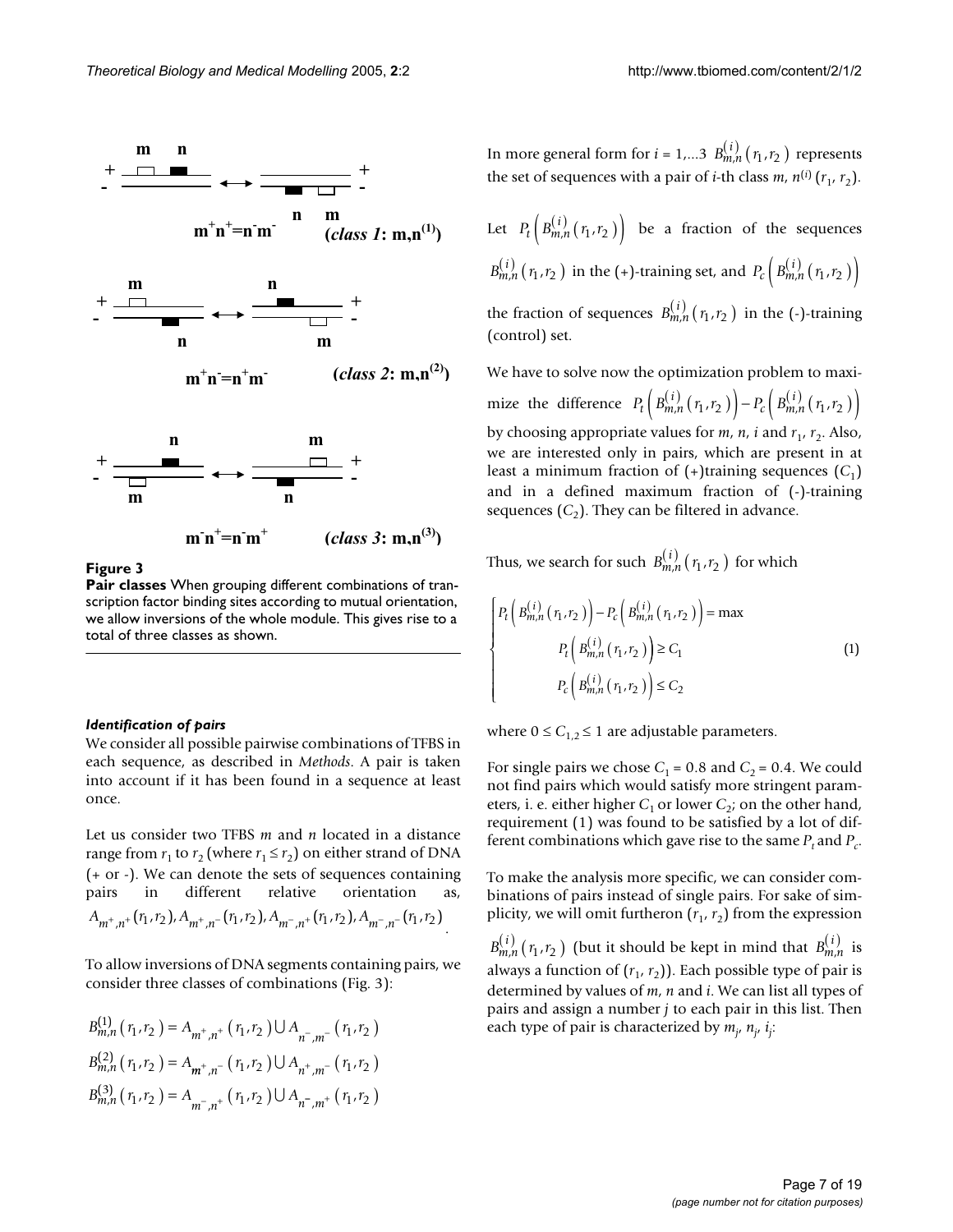jm ni  $1 \quad AP-1 \quad Elk-1 \quad 1$  $2 \text{ AP} - 1 \text{ Elk} - 1 2$  $AP-1$  $4$  C/EBP Elk -1 1  $3 \text{ AP}-1 \text{Elk}-1 \text{3}$ ... ... ... ...

Then the sequences with the pair can be represented as

$$
B_{m_j n_j}^{(i_j)}
$$
. For simplicity, let us call

$$
B_{m_j n_j}^{(i_j)} \equiv D_j
$$

For two different  $j_1$  and  $j_2$   $(j_1 \neq j_2)$  we can identify  $D_{j_1}$  and  $D_{j_2}$ , which appear in the  $(+)$ training set simultaneously:

$$
\begin{cases}\nP_t(D_{j_1}) \ge C_1 \\
P_t(D_{j_2}) \ge C_1 \\
P_t(D_{j_1} \cap D_{j_2}) \ge C_1 \\
P_c(D_{j_1} \cap D_{j_2}) \le C_2 \\
P_t(D_{j_1} \cap D_{j_2}) - P_c(D_{j_1} \cap D_{j_2}) = \max\n\end{cases}
$$
\n(2)

A triple or a combination of a higher order can be represented in the same way.

#### *Defining complementary pairs (pairs of pairs)*

The antibacterial response of the cell is triggered by at least two distinct pathways, and it may be therefore supposed that there are subsets of promoters activated by each of them. Optimally, they should be "complementary" in the sense of appearing in complementary subsets of the (+) training set (Fig 2).

Complementary pairs were searched first in a "seed" subset of the (+)-training set of sequences (Fig [4,](#page-8-0) step 1). It comprises those 12 human genes for which the most reliable evidence is available that they are involved in the antibacterial response (as discussed in the subsection *Seed sequences*; Table [1](#page-2-0)). We considered all possible pairs which could be found in this subset (Fig. [4](#page-8-0), step 2). Further on, we considered all pairwise combinations, calling pairs complementary, if:

(a) they together cover the whole subset  $(C_1$  is therefore always set to 1,  $P_t ( D_{j_1} \cup D_{j_2} ) = 1$  );

(b) each of them can be found in not more and not less than a certain number of sequences (defined by adjustable parameters  $C_3$  and  $C_4$ , see below), with an allowed overlap (defined by the parameter  $C_5$ ).

Thus, the requirement for complementary pairs is:

$$
C_3 \le P_t(D_{j_1}) \le C_4
$$
  
\n
$$
C_3 \le P_t(D_{j_2}) \le C_4
$$
  
\n
$$
P_t(D_{j_1} \cup D_{j_2}) \ge C_1
$$
  
\n
$$
P_t(D_{j_1} \cap D_{j_2}) \le C_5
$$
  
\n
$$
P_c(D_{j_1} \cup D_{j_2}) \le C_2
$$
 (3)

where  $0 \leq C_{3,4,5} \leq 1$  are adjustable parameters.

We chose  $C_3 = 0.3$ ,  $C_4 = 0.7$  and  $C_5 = 0.2$ . As we had no means to estimate the expected proportion of complementary pairs in the subsets, we started with these rather unrestrictive parameter settings. Finally the chosen pairs were found in the proportion 0.4/0.6 for  $C_3/C_4$ . In the next step we repeated the search including the orthologous sequences to the "seed" set (Fig. [4](#page-8-0), step 3). We looked for those pair combinations which were found in the first step (in the human "seed" sequences). (The second and the third steps may be combined in one).

In the last step we repeated the search in the whole  $(+)$ training set of 33 sequences, looking only for the combinations found in the second step (i.e., in the 12 "seed" and their orthologous sequences) (Fig. [4](#page-8-0), step 4).

The percentage of the pair occurrence in the (-)-training set has been counted on the first step with the subsequent filtering of pairs.

#### *Results of the pair search*

A rather large number of combinations satisfied the requirements described in the previous section. However, when we selected those that were robust in a "leave-oneout" test for the "seed" sets, the final list of potential model constituents was shortened down to only 2 ubiquitous and 12 complementary pairs.

We found one satisfactory pair which should be found in all promoters of target genes:

*AP* - 1, *NF* - κ*B*(1)(10,93)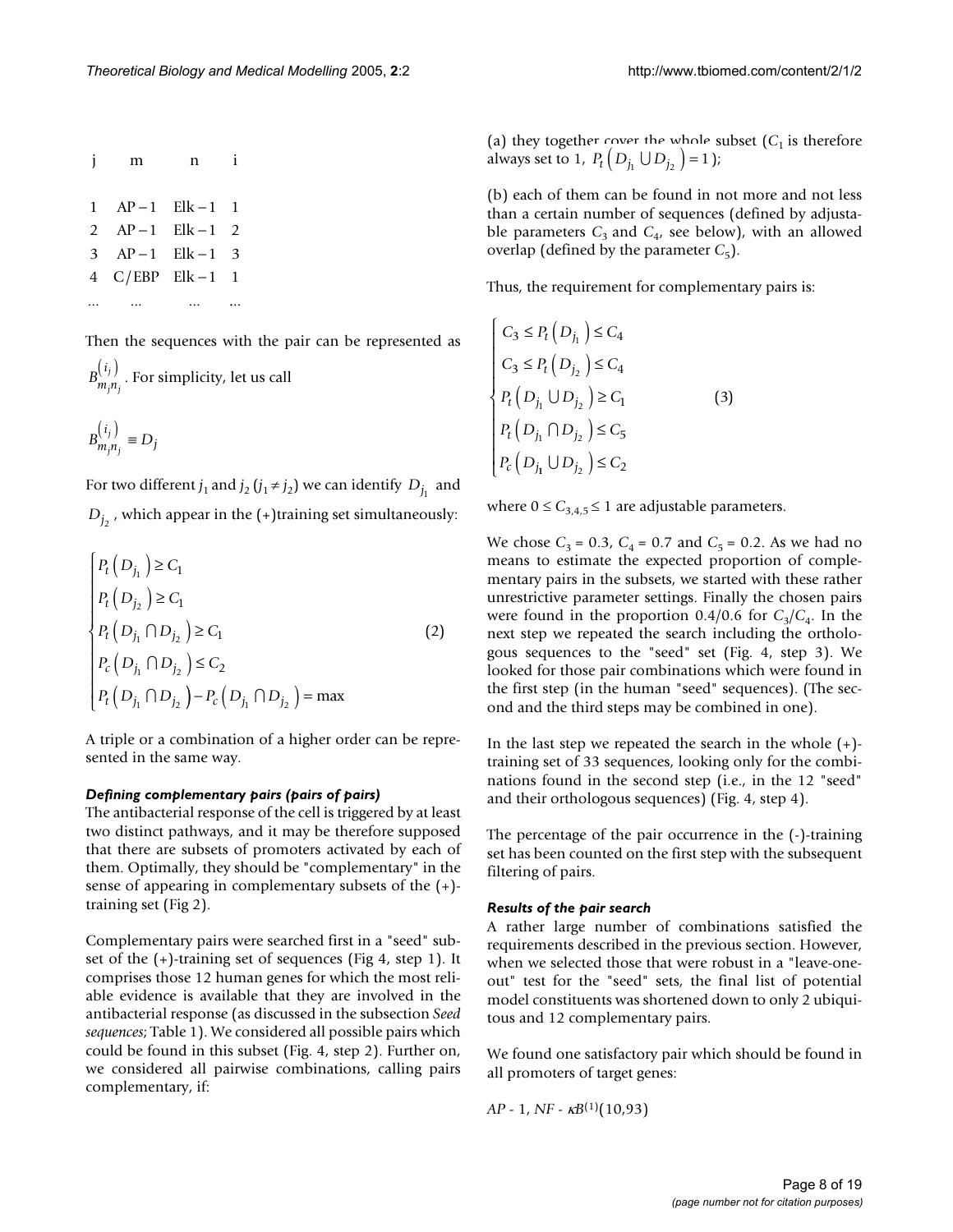<span id="page-8-0"></span>

Pairs 1 and 2 are chosen as complementary for the model

# Figure 4

**Algorithm of the search for complementary pairs using "seed" sets** Step 1. Selection of a "seed" set; Step 2. Selection of complementary pairs in the human "seed"; every combination is checked in the (-) training set and only those, which are found in less than 40% of sequences, are taken into further consideration. Step 3. Selection of complementary pairs in the "seed" of orthologs or in the joint "human + orthologs" "seed". (Step 2 may be omitted and substituted by Step 3) Step 4. Search for the selected pairs in the whole (+)-training set. After that the final choice is made.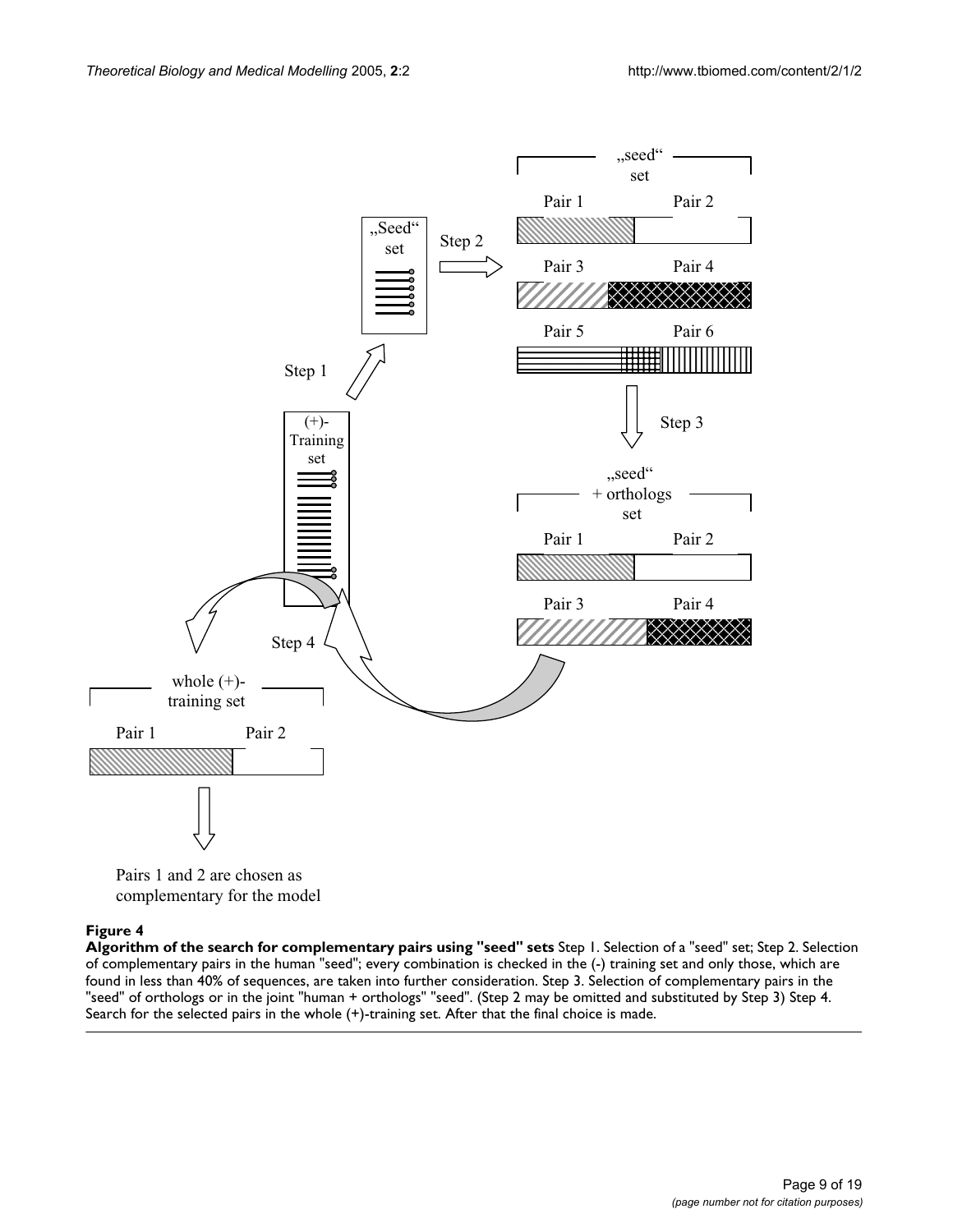



Compl.pair #3: *AP-1,C/EBP(3)(67,112) -NF-kB,Sp1(2)(86,219)* Compl.pair#4: *NF-kB,Elk-1 (2)(11,124) - AP-1,Elk-1(3)(28,39)*

# Seven pairs, which are combined in four complementary comb **Figure 5** inations, and the results of their simultaneous application

**Seven pairs, which are combined in four complementary combinations, and the results of their simultaneous application** Each of the complementary pairs searches for nearly the same portion of the training set, while in the negative training set their intersection appears to be very small. Here, only those pairs are shown that have been chosen for the final model, but there were several more, which searched for the same subset of the training set and gave altogether 1,7% in the negative training set. Note that the circles are not exactly drawn to scale.

(*AP-1*, *NF* - κ*B*, class 1, distance from 10 to 93 bp; see Fig. 3 for pair classes).

The search for the combination of two or more pairs, which should be found in the whole set simultaneously, did not give any significant improvement of the results.

Among the complementary pairs we found, several of them appeared to be interchangeable: each pair of pairs or any combination of them resulted in the selection of the same subsets from the  $(+)$ -training set  $(52%)$  (Fig. 5). Fig. 5 shows only those pairs which have been chosen for the final model, but there were several more which identified the same subset of the  $(+)$ -training set. The large number of complementary pairs may indicate that they are parts of more complex TFBS combinations, consisting of 4, 5 or more TFBS.

The false positive rate depended on the number of applied pairs; when we used all of them together, they gave only 1.7% of FP (i. e., only 1.7% of the sequences in the (-) training set revealed the presence of all pairs under consideration). But the simultaneous usage of all the pairs could overfit the model, so we did not apply them all, sacrificing a bit of specificity for sake of a higher sensitivity.

Finally, we came up with 4 complementary pairs (Fig. 5) composed of 7 different TFBS pairs. Four of these TFBS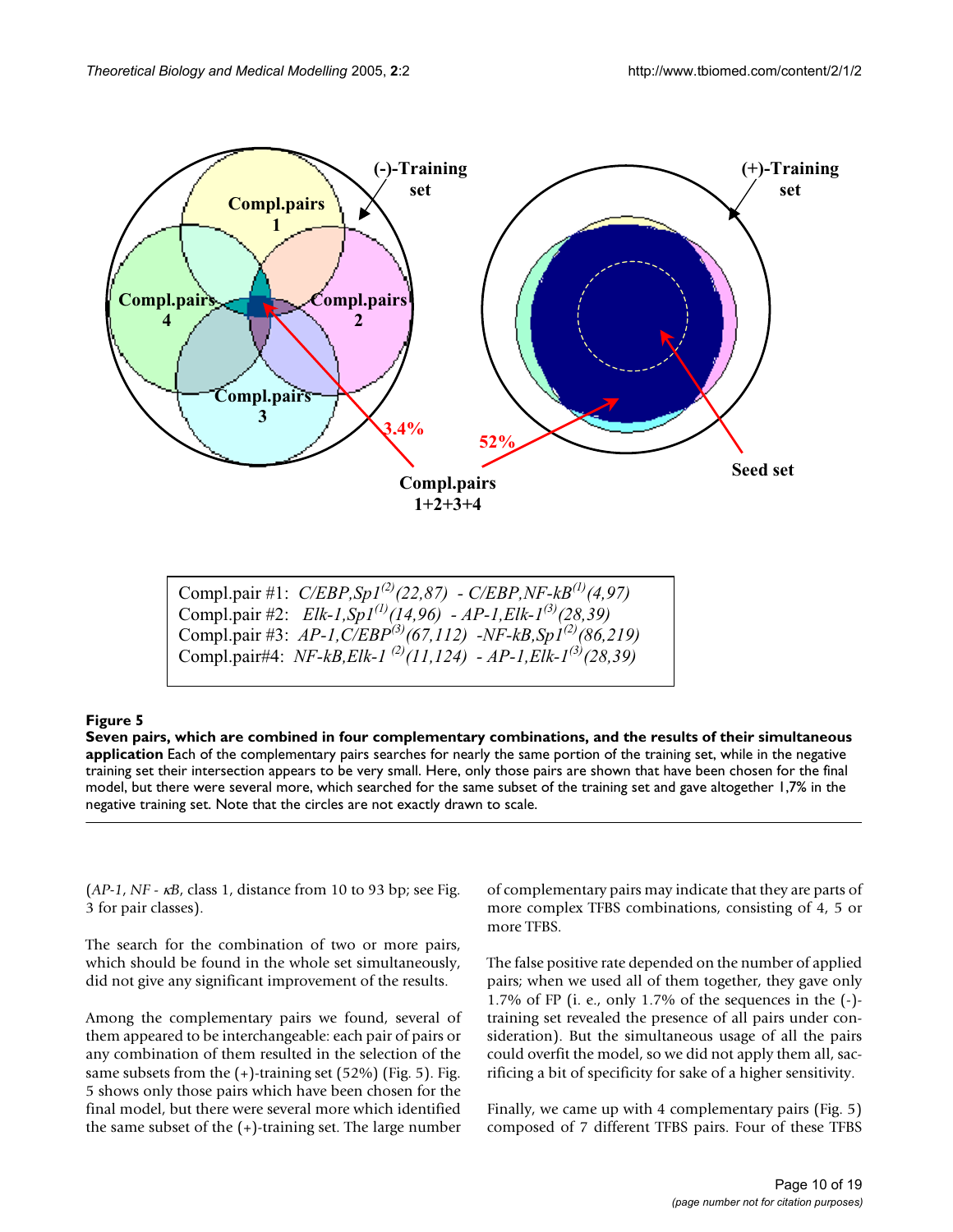|                                       | Subset I(LPS-dependent pathway)               | Subset 2                  |  |
|---------------------------------------|-----------------------------------------------|---------------------------|--|
| Complementary pairs                   | Elk-1, NF- $\kappa$ B <sup>(2)</sup> (11–124) | AP-1, Elk-1 $(3)$ (28-39) |  |
|                                       | Elk-1, Sp1 $(1)$ (14-96)                      | NF-кВ, Sp1(2) (86-219)    |  |
|                                       | C/EBP, Sp $(2)$ (22-87)                       |                           |  |
|                                       | C/EBP, NF- $\kappa$ B(1) (4-97)               |                           |  |
| Regulated genes (in the training set) | $MCPI*$                                       | PKC, proteinkinase C      |  |
|                                       | $IL8*$                                        | TEL <sub>2</sub>          |  |
|                                       | $\beta$ -Defensin*                            | $c$ -jun $(?)$            |  |
|                                       | MUC <sub>1</sub> *                            | TFPI-2                    |  |
|                                       | ELF3                                          |                           |  |
|                                       | cytochrome p450                               |                           |  |
|                                       | lkBa <sup>*</sup>                             |                           |  |
|                                       | RhoB, PLAU, IRF-1, hORC2L                     |                           |  |
| Not assigned                          |                                               | SLC29, DPH2L2, FPGS,      |  |
|                                       |                                               |                           |  |

<span id="page-10-0"></span>**Table 3: Assignment of training sequences to two subsets. Genes marked with asterisk are known to be activated through LPSdependent pathway; note that they all belong to one subset.**

pairs together are indicative for one subset of sequences, the remaining three for the other. As it has been mentioned before, the discovery of complementary pairs entails automatically the discovery of the corresponding subsets of sequences. We analyzed the distribution of the constituents of the found complementary pairs across the (+)-training set, which enabled us to assign the genes either to one or to the other subset, or to both (Table [3\)](#page-10-0). Note that one of the subsets (subset 1) is in good agreement with the experimental data: MCP1, IL-8, β-defensin and MUC1 are known to be regulated by LPS, whereas IκBa is an important participant of this pathway; thus, these genes could be expected to belong to one pathway and, therefore, to one subset. Here, they all belong to the subset 1. This observation provides good support for the concept of complementary pairs which we applied here.

In order to avoid the overfitting of the model and to demonstrate the significance of our results, we performed a permutation test. For that, we conducted 2000 iterations of random permutation of  $(+)$  and  $(-)$  labels in the training sets and tried to rebuild the model using the procedure described above. The rate of correct classification on this random selection was estimated. The cases of common and complementary pairs were considered separately. The analysis was made for different  $C_1$ ,  $C_2$  $(0.7 < C_1 < 0.8, 0.4 < C_2 < 0.5)$  for common pairs; for complementary pairs we considered the case with  $C_3 = 0.3$   $C_4 =$ 0.7  $C_5$  = 0.2. The probability to find by chance a "seed" of 12 sequences which would produce at least one pair common for the random selection of 33 sequences (including the "seed") depends on the chosen  $C_1$ ,  $C_2$  and is found to vary between  $p < 0.0005$  ( $C_1 = 0.8$ ,  $C_2 = 0.4$ , the parameters used for our model construction) and  $p = 0.02$  ( $C_1 =$ 0.7,  $C_2$  = 0.4). We failed to find any complementary pairs

after 1000 iterations of the permutation test with the parameters used for the "real" (not permuted) model construction. These results suggest that the success of the model construction based on the search for combinations of TFBS is strictly dependent on the selected training set (thus, on our prior biological knowledge) and that the significance of the findings, depending on the correct choice of the adjustable parameters, is high enough to claim their non-randomness. Thus, we can say that in the described case the pairs found in the given (+)-training set with the given parameters are the real characteristics of this set.

#### *Promoter model*

The model consists of two kinds of combinations of pairs: ubiquitous pairs (which should be found in all promoters of the target genes), and complementary pairs. We can divide the model into two modules, one for each kind of combination.

Let *M*1 and *M*2 be modules comprising ubiquitous pairs and complementary pairs, respectively.

Module *M1* comprises the pair *AP*-1, *NF-*κ*B*(1)(10,93).

Module *M2* comprises all complementary combinations listed in the Fig. 5. Each complementary pair can be taken as a submodule (*m*) in *M2*.

To apply the model means to search for sequences containing all these combinations. Let us call *S(M)* the set of sequences which possess the whole model *M*; then we can also consider *S(M1)* and *S(M2)* (the sets possesing the modules *M1* and *M2*, respectively), and *S(m)* – the set with a submodule *m*.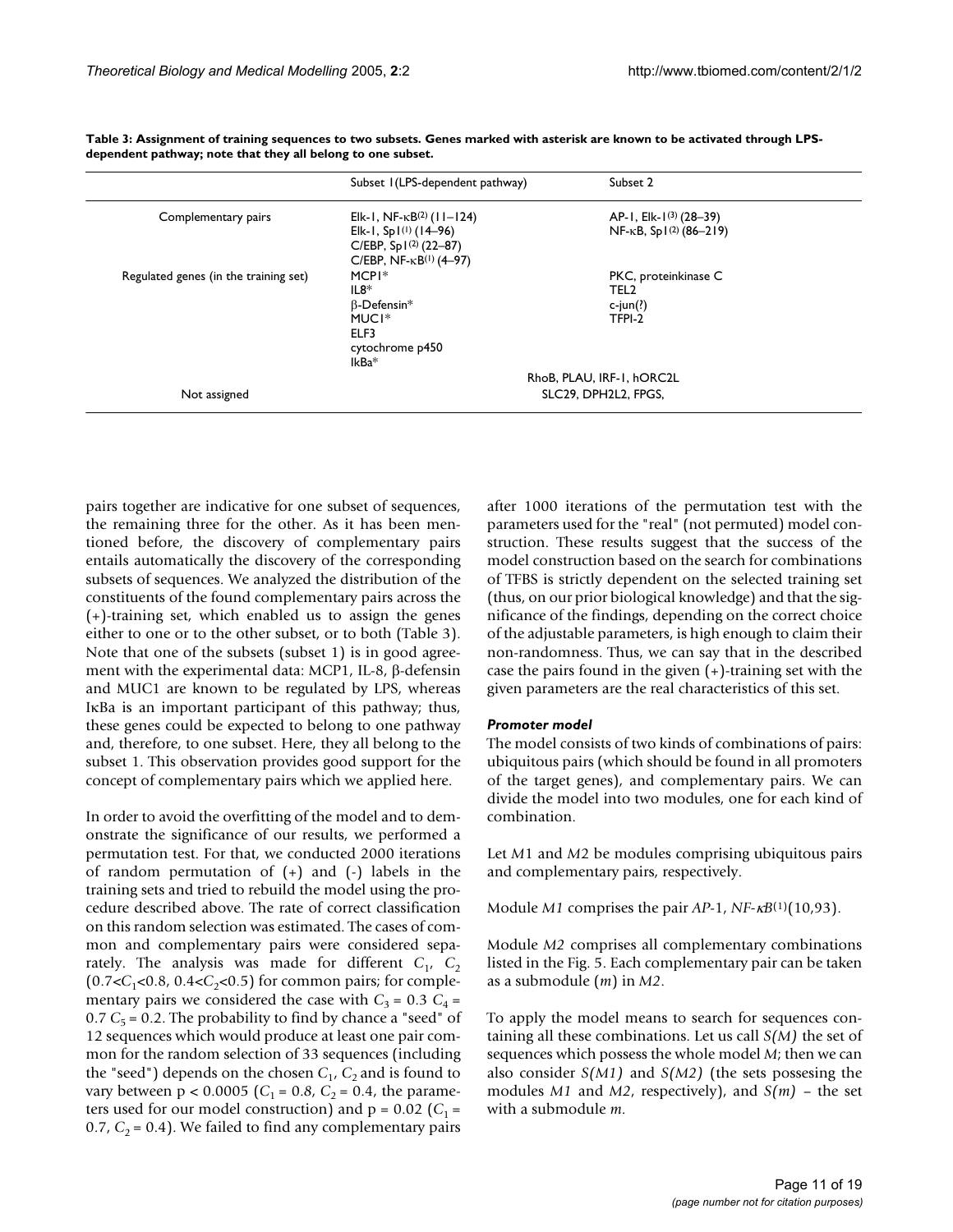#### <span id="page-11-0"></span>**Table 4: Selection of candidate genes identified by the promoter model. The whole list one can find in Additional files.**

| TNFRSF14 tumor necrosis factor receptor superfamily             | HCNGP transcriptional regulator protein                                   |
|-----------------------------------------------------------------|---------------------------------------------------------------------------|
| TNFAIP6 tumor necrosis factor, alpha-induced protein 6          | CYP4F11 cytochrome P450, subfamily IVF                                    |
| PPP3CA protein phosphatase 3 (calcineurin A)                    | IRF3 interferonregulatory factor 3                                        |
| NLI-IF nuclear LIM interactor-interacting factor                | ICAM3 intercellular adhesion molecule 3                                   |
| WISPI WNTI inducible signaling pathway protein I                | PPARA peroxisome proliferative activated receptor, alpha                  |
| IL8 interleukin 8                                               | IKBKG inhibitor of kappa light polypeptide gene enhancer in B-cells,      |
| TFPI2 tissue factor pathway inhibitor 2                         | kinase gamma                                                              |
| DEFB2 defensin, beta 2                                          | ELK I ELK I, member of ETS oncogene family                                |
| POU2F1 POU domain, class 2, transcription factor 1              | STK31 serine/threonine kinase 31                                          |
| MAP2K1IP1 mitogen-activated protein kinase kinase 1 interacting | SERPING I serine (or cysteine) proteinase inhibitor                       |
| protein I                                                       | GPR4 G protein-coupled receptor 4                                         |
| CSF2 colony stimulating factor 2 (granulocyte-macrophage)       | RAB5B RAB5B, member RAS oncogene family                                   |
| TAF2F TATA box binding protein (TBP)-associated factor          | RAB7 RAB7, member RAS oncogene family                                     |
| RNA polymerase II, F, 55 kD                                     | NFKBI nuclear factor of kappa light polypeptide gene enhancer in B-       |
| ABTI TATA-binding protein-binding protein                       | cells                                                                     |
| CALNI calneuron I                                               | NFKBIB nuclear factor of kappa light polypeptide gene enhancer in B-      |
| TRAFI TNF receptor-associated factor 1                          | cells inhibitor, beta                                                     |
| FPGS folylpolyglutamate synthase                                | CEBPE CCAAT/enhancer binding protein (C/EBP), $\varepsilon$               |
| RENT2 regulator of nonsense transcripts 2                       | ELK I ELK I, member of ETS oncogene family                                |
| CYP26A1 cytochrome P450, subfamily XXVIA                        | EHF ets homologous factor                                                 |
| EHF ets homologous factor,                                      | 15 Zinc finger proteins                                                   |
| MAP3K11 mitogen-activated prot. kinase kinase kinase 11         | small inducible cytokine subfamily A (Cys-Cys), members 5, I I, 20 and 23 |
| IRAK-M interleukin-1 receptor-associated kinase M               | Interleukins: ILI, ILI delta, IL8, ILI 2A, ILI 2B, ILI 3, IL23,           |
| ARHGDIA Rho GDP dissociation inhibitor (GDI) alpha              |                                                                           |
| HSY11339 GalNAc alpha-2, 6-sialyltransferase I, long form       |                                                                           |

Then

$$
S(M1) = B_{AP-1,NF-KB}^{(1)}(10,93)
$$

Module M2 consists of submodules (*m*); in this case we consider four submodules, so the sequences containing M2 can be found as:

$$
S(M2) = S(m_1) \cap S(m_2) \cap S(m_3) \cap S(m_4),
$$

where the set with each submodule we must consider as a union of sequence sets containing the complementary pairs:

$$
S(m_1) = B_{C/EBP, Sp1}^{(2)} (22,87) \cup B_{C/EBP,NF-\kappa B}^{(1)} (4,97)
$$
  
\n
$$
S(m_2) = B_{Elk-1,Sp1}^{(1)} (14,96) \cup B_{AP-1,Elk-1}^{(3)} (28,39)
$$
  
\n
$$
S(m_2) = B_{AP-1,C/EBP}^{(3)} (67,112) \cup B_{NF-\kappa B,Sp1}^{(1)} (86,219)
$$
  
\n
$$
S(m_3) = B_{NF-\kappa B,Elk-1}^{(2)} (11,124) \cup B_{Ap-1,Elk-1}^{(3)} (28,39)
$$

The final result of application of the model M can be presented as

$$
S(M) = S(M1) \cap S(M2)
$$

The model gives 3.4% of false positives and re-identifies 52% of the whole (+)-training set, but these 52% comprise all most reliable sequences of the set (remember that we must allow for some reduction because the set is not absolutely reliable).

#### *Identification of potential target genes*

Applying our promoter model to screening of 13000 upstream regions from a collection of human 5'-flanking sequences [57], we identified about 580 genes as harboring this combination of TFBS. After erasing all those that encode hypothetical products, we came up with a list of 430 potential target genes, which can be checked for plausibility. More than 60% of these genes encode different representatives of the immune system, which can be expected to participate in the cells' response, as well as transcription factors and other regulatory proteins. Some of the most interesting potential target genes are shown on the Table [4](#page-11-0). The whole data set one can find in the Additional files.

### **Discussion**

We have proposed some approaches to promoter model construction and show how these approaches work in the particular case of antibacterial response of a eukaryotic cell, namely the reaction of human lung epithelial cell to *P. aeruginosa* binding. One of the results of our work is a list of potential target genes, enriched with different regulatory proteins, including transcription factors and known participants of the ascending pathways. This theoretical result must have two practical consequences: first, it allows to restrict further experimental research to a manageable number of candidate genes; second, it enables to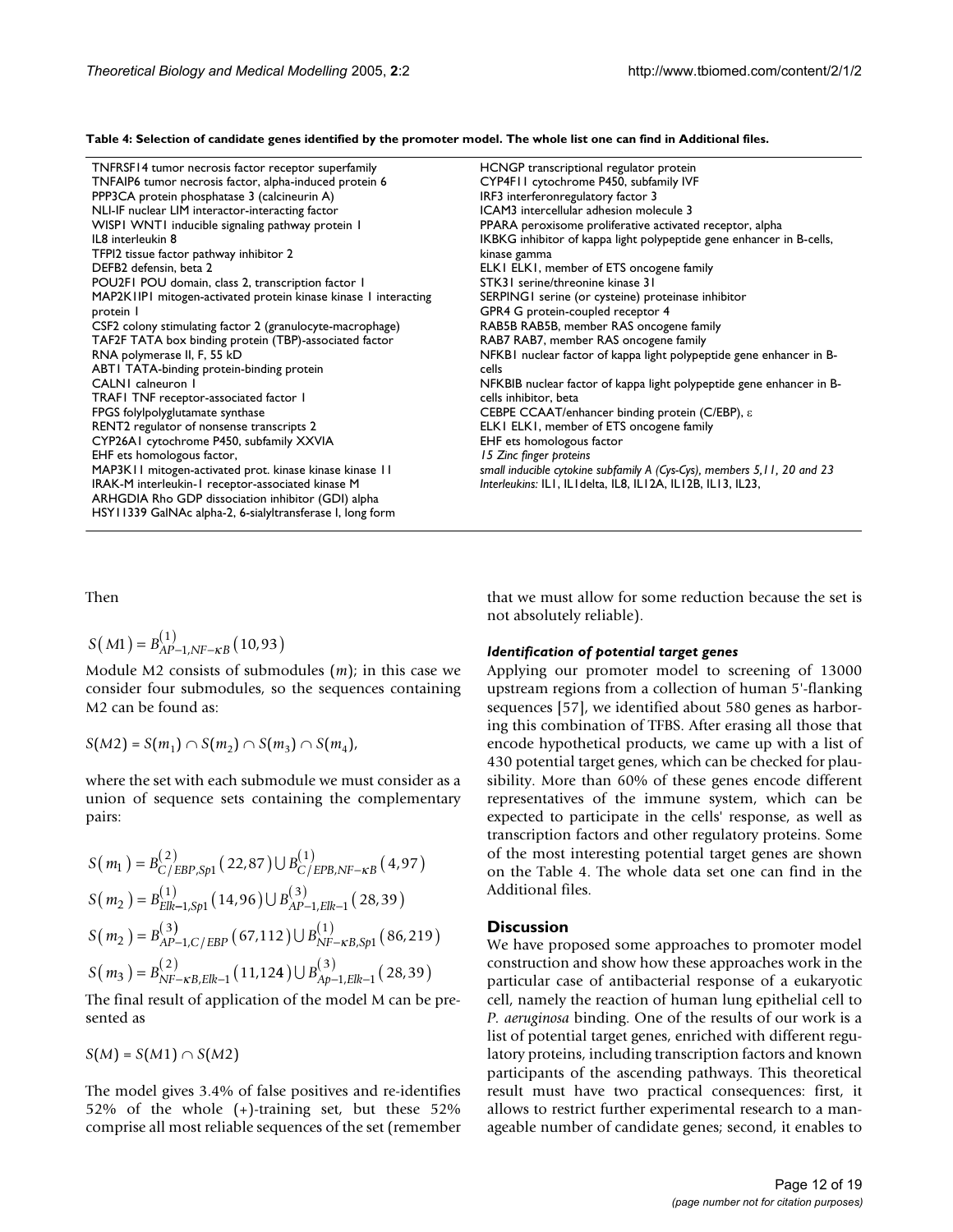understand or to clarify some uncertain details concerning the triggering pathways, and thus to make some new predictions based on this information. There is a number of published tools for searching for regulatory modules (i.e., "sequence elements that modulate transcription", following the definition given by Bailey and Noble [1] following [7,58]) [7,53,59-63]. The used algorithms may be devided in three classes (sliding window approach, hidden Markov models, discriminative technique), as briefly reviewed in [1]. Any of the approaches, independent of which algorithm it is based on, encounters the same problems arising from the biological nature (and extreme complexity) of the object: (i) scarcity of knowledge about exact location of promoters and enhancers and of experimentally proven binding sites (information used for constructing (+)-training sets); (ii) the fact that statistical significance of a feature (TFBS or a cluster of them) does not necessarily tell anything about the biological functionality of this feature; analogously, the insignificance can not be taken as a proof of the lack of function; (iii) usually weak reasoning for grouping genes (their promoters) in sets according to their function, co-regulation, functional occurrence in the same cell types, etc. The latter has some lucky exceptions, like sets of muscle genes [58] or cell-cycle regulated genes [64], and the situation will obviously improve with further development of microarray technique.

In the present work we tried to address the listed problems. We could not, of course, improve the situation with the paucity of experimental data, only endeavored to make our data searches as accurate and exhaustive as possible. In principle we developed our approaches basing them, whenever possible, on biological reasoning. We find it extremely important to use as much experimental evidence as it is available at the moment. In our approach we alternated two different kinds of steps – expanding the data and restricting it: exhaustive data search – "seed" and distance constraints – exhaustive enumeration of all possible pairs – complementary pair constraints.

To avoid the problem of low confidence in the (+)-training set (which may occur not only in our specific case), we developed the approach of "seed" sequences. The difference from the "seeds" used in cluster analysis is that in our approach the choice of the "seed" is biologically based. Although the "seed" approach is, obviously, a restrictive measure, moreover, a pre-process restriction, which may result in missing potentially relevant additional sequence features, we find it useful and appropriate when the choice of the "seed" is made on a solid biological basis. After having applied the restrictive "seed" technique and distance assumptions, we undertake an exhaustive, complete enumeration of all possible pairs of potential TF binding sites that can be found in the (+)-training set,

which in turn reveals a large number of combinations. This list of all found pairs is processed under a new kind of constraints imposed by the search for complementary pairs.

The search for complementary pairs is a completely new approach, which supplies us with a new kind of information. It enables to identify subsets of the (+)-training set which possess different regulatory modules, thus suggesting their triggering by different regulatory pathways. This kind of information becomes extremely important in two cases: (i) when two or more pathways are presupposed to be triggered in the cellular response, like in the case considered in this work; (ii) when the  $(+)$ -training set consists of not really co-regulated, but of co-expressed genes, without precise information about which of them are regulated by the same mechanism. The identification of complementary pairs and, consequently, groups of sequences enables to better define the co-regulated genes thus providing a partial, although only predicted, confirmation of the co-regulation, and at the same time to better understand the ascending pathways.

The final result of our search supported the idea of complementary pairs. There is a lot of evidence in literature that interleukin 8, β-defensin, monocyte chemoattractant protein and different mucins are regulated through LPStriggered pathway(s) [12,[15,](#page-16-1)38]. On the other hand, it is also well-known that LPS is one of the "gates" through which the antibacterial response is triggered [24,65]. We know, that in the particular case of interaction with *P. aeruginosa* this pathway is not the only one [13], but we do not know in advance which of the genes in the (+)-training set belongs to which pathway (except for several genes as listed above). We had no means to include our preknowledge in the search. With the complementary pair approach we could re-identify the LPS subset in good agreement with our expectations (Table [3](#page-10-0)), confirming the efficiency of the method.

Our approach, as any other, has its limits. It has been shown for the genuine composite elements of certain types (for instance, NF-AT and AP-1) [66] that one of the two constituents of a composite element could be rather degenerate, as compared with its canonical consensus sequence or when scored with a positional weight matrices (PWM). This means, that our requirement for all binding sites to be found with rather high PWM thresholds may be too restrictive. We are running risk to overlook those constituents of pairs which possess weak consensi. We could not find a solution to this problem. We have no information about which of the TFs could be represented by such low-threshold consensus, and if we take from the very beginning the lower thresholds for all considered matrices, we will be drowned in potential binding sites,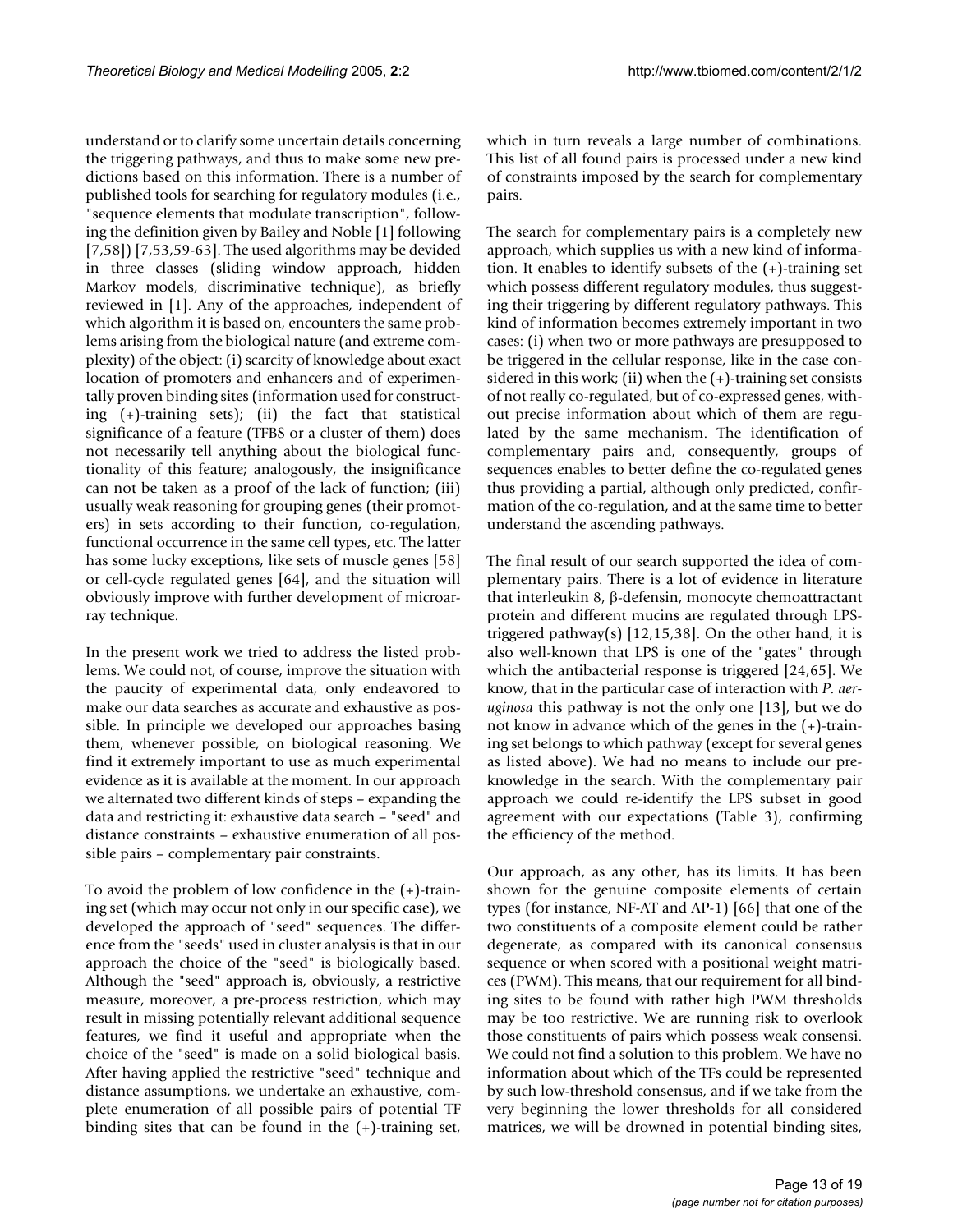nearly all of them probably being false positives. Nevertheless, we find that the PWM approach is better than string identification, which even with allowed mismatches can not provide the same flexibility as PWMs.

The next source of limitations we see in the preselection of factors according to published data. Obviously, we can not expect that the experimental data is exhaustive; some of the transcription factors may be not reported just because their participance in a certain process has not yet been investigated. On the other hand, statistical overrepresentation, as it has already been mentioned before, can not be taken by itself as proof of biological functionality or its lack; some TFBS cannot be overrepresented due to their degenerate nature. We had no other idea of how to take into account those TFBS which are not overrepresented, but to rely on published experimental data. We find that the usual methods based on statistical overrepresentaion are even more restrictive, but maybe the best solution could be found in merging both approaches – i.e., using the experimental evidence along with statistical ones, for instance using Bayesian techniques.

We see the perspectives of this work in two different fields: further investigation of regulatory networks triggered by *P. aeruginosa* binding, and further development of the methodological approaches, making them more flexible and applicable to any similar task. The list of predicted target genes has to be evaluated experimentally, but may have its value for further research already on the present step. The future work on reconstructing the intracellular pathways triggering the genetic program of the antibacterial cell response will be well supported with the information picked up from this list. It may give some hints for the next steps of experimental research, for instance providing information about the first candidates to be checked. The information about the complementary subsets of regulated genes helps to better understand the triggering pathways, and the complementarity of their function is a subject for further consideration.

The methodological approaches presented in this paper can be, of course, applied to other objects. In this work we focused on the experimentally proven basis for the initial choice of transcription factors. This kind of evidence is stronger than any prediction, but it can work only when this information is available, which may be not the case for some other sets of genes or cellular situations. In the next step of development we would like to allow also an exhaustive computational search through the whole list of known TFs for potential constituents of the models. The usage of Bayesian techniques, as mentioned in the previous paragraph, would be also appropriate for this kind of predictions.

# **Conclusions**

We suggest a methodology for promoter model construction based on the search of TFBS pairs and show how it works in the particular case of antibacterial response of human lung epithelial cells. We show that the method allows to identify and predict subsets of target genes potentially triggered by different regulatory pathways and thus possessing different regulatory modules. The methodology is easily applicable to any similar task and does not depend on the number of included TFs and/or number of investigated sequences, which only should not be too low for statistical reasons.

# **Methods**

## *Databases*

Eukaryotic Promoter Database [http://www.epd.isb-sib.ch,](http://www.epd.isb-sib.ch) release 77-1.

DBTSS, the database of transcription start sites [http://](http://dbtss.hgc.jp/index.html) [dbtss.hgc.jp/index.html,](http://dbtss.hgc.jp/index.html) release 3.0

TRANSCompel® Professional release 7.1 [http://www.bio](http://www.biobase.de) [base.de](http://www.biobase.de)

TRANSFAC® Professional release 7.1 [http://www.bio](http://www.biobase.de) [base.de](http://www.biobase.de)

TRANSPATH® Professional release 4.1 [http://www.bio](http://www.biobase.de) [base.de](http://www.biobase.de)

## *Training sets*

The positive (+) training set comprises:

1. Promoters of human genes shown to be expressed in epithelial cells after interaction with *P. aeruginosa* by means of:

a. microarray analysis [67],

b. other methods [[11](#page-16-0),13[,15](#page-16-1),27,28,37,38]. (Table [1\)](#page-2-0)

2. Orthologous mouse promoters.

The sequences were derived either from Eukaryotic Promoter Database <http://www.epd.isb-sib.ch>, or from DBTSS, the database of proven transcription start sites [http://dbtss.hgc.jp/index.html.](http://dbtss.hgc.jp/index.html) The length of the sequences was 600 bp (-500/+100). This region comprises most of then known upstream elements and corresponds to the upstream region used by Davuluri *et al*. as "proximal promoters" for promoter recognition [69], plus a 100 bp proximal downstream region which also contains many known regulatory elements documented in the TRANSFAC database [70].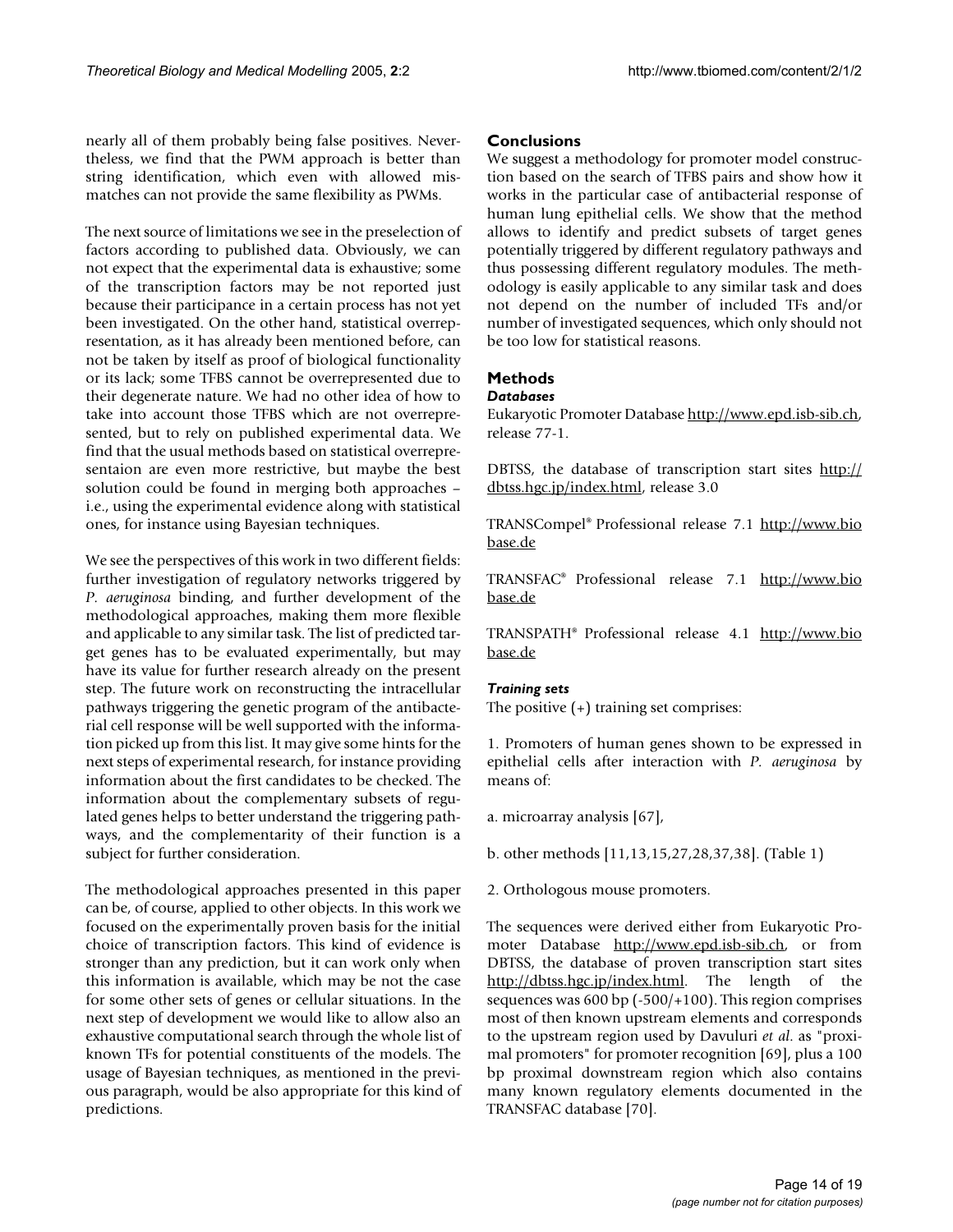The "seed" set is a subset of the positive training set selected for highest experimental reliability (see Table [1\)](#page-2-0).

The negative (-) training set was composed of randomly chosen 5'-upstream sequences derived from the TRANSG-ENOME information resource of annotated human genome features [57]. The set was manually cleaned from all genes which potentially could be involved in the same or similar cellular responses. The set comprised 2040 sequences.

## *Defining the set of transcription factors (potential constituents of the model)*

We based our selection of TFs on experimental evidence. For that we undertook an extended literature search, looking for the TFs which have been shown to take part either directly in the response of epithelial cells to *P. aeruginosa* binding or in the pathways triggered during similar responses. The search revealed 5 candidate factors: NF-κB [[11](#page-16-0),12[,15](#page-16-1),18,21,23,24,26], C/EBP [21,24,25,27], AP-1 [24,25], Elk-1 [16,24] and Sp1 [28,29[,48](#page-17-0)].

Including C/EBP and Sp1 in the list was additionally reasoned by the fact that these factors are known to be second constituents in the most frequent NF-κB-containing composite elements as they are compiled in the TRANSCompel® database [17]. Moreover, these are the types of composite elements known to participate in different kinds of immune response.

### *Search for the potential transcription factor binding sites*

We made this search with the weight matrix approach using the Match™ tool [68]; the matrices were chosen from the library collected in TRANSFAC® [70]. For the model construction, the thresholds for the matrix search have been defined individually for each matrix and in such a way that (i) it should yield not less than 80% TP (true positive set, here the set of experimentally proven TFBS from TRANSFAC®); (ii) at least one hit for every searched transcription factor could be found in every sequence of the (+)-training set. The lower border for the thresholds was predefined as 0.80/0.79 (core similarity/ matrix similarity).

## *Identification of pairs*

We considered all the coordinates (with strand information) of all potential TF binding sites found by Match™ for each transcription factor. Further on, we examined all possible combinations of the coordinates, thus revealing all possible pairs in the sequence.

We worked under two different kinds of distance assumptions as described in *Formalization of the approach*, choosing the most promising results achieved with either of them. We considered all pairs of TFs within these segments. All the pairs of one type found within one distance range were merged. We considered a pair only if it appeared in the sequence at least once (within a certain distance), not taking in account the number of pairs in each sequence.

## **Authors' contributions**

ES developed the methodological approaches as well as statistical analysis and conducted the data analysis. EW conceived the study and participated in its design and coordination. Both authors drafted the manuscript. Both authors read and approved the manuscript.

# **Appendix 1**

*Estimation of the validity of model construction algorithm* The question is, if we choose by chance a subset of sequences, will our algorithm be able to define a model, specific to such a random subset? In other words, will this algorithm allow to make a model of anything, without dependence on the preselection of the sets  $((+)$ -training set and/or the "seed" set)? We tried to prove the validity of the algorithm theoretically.

Our algorithm is based on the definition of biologically relevant "seed" sets, in which we search for the candidate pairs (normal and complementary ones). Therefore, in order to answer the question, it is reasonable to estimate the probability to come across a "seed" set of *k* sequences, 100% of which possess the required common feature: a pair, a combination of pairs or complementary pairs, just by chance. Note that this estimation is written not for the whole model construction process, but only for the first step of it, where we consider only the "seed" sequences.

Let us consider the frequencies of predicted single sites (*f*) of the TFs included in the model and the frequencies of all possible pairs (*F*), constructed of these sites. If the frequencies of single sites and the pairs of them satisfy the equation

# $F_{ij} = f_i f_{j'}$  (1)

we can interpret  $F_{ii}$  as the probabilities of independent events, which is a prerequisite for the following formalism.

We measured the frequencies of predicted single sites and the frequencies of all possible pairs in the (-)-training set (see *Methods*). We did not take into consideration distances and orientations; the probability estimated for the general case will decrease further with the addition of new constraints.

The frequencies  $f_i$  and  $F_{ij}$  of single sites and pairs, respectively, were measured directly as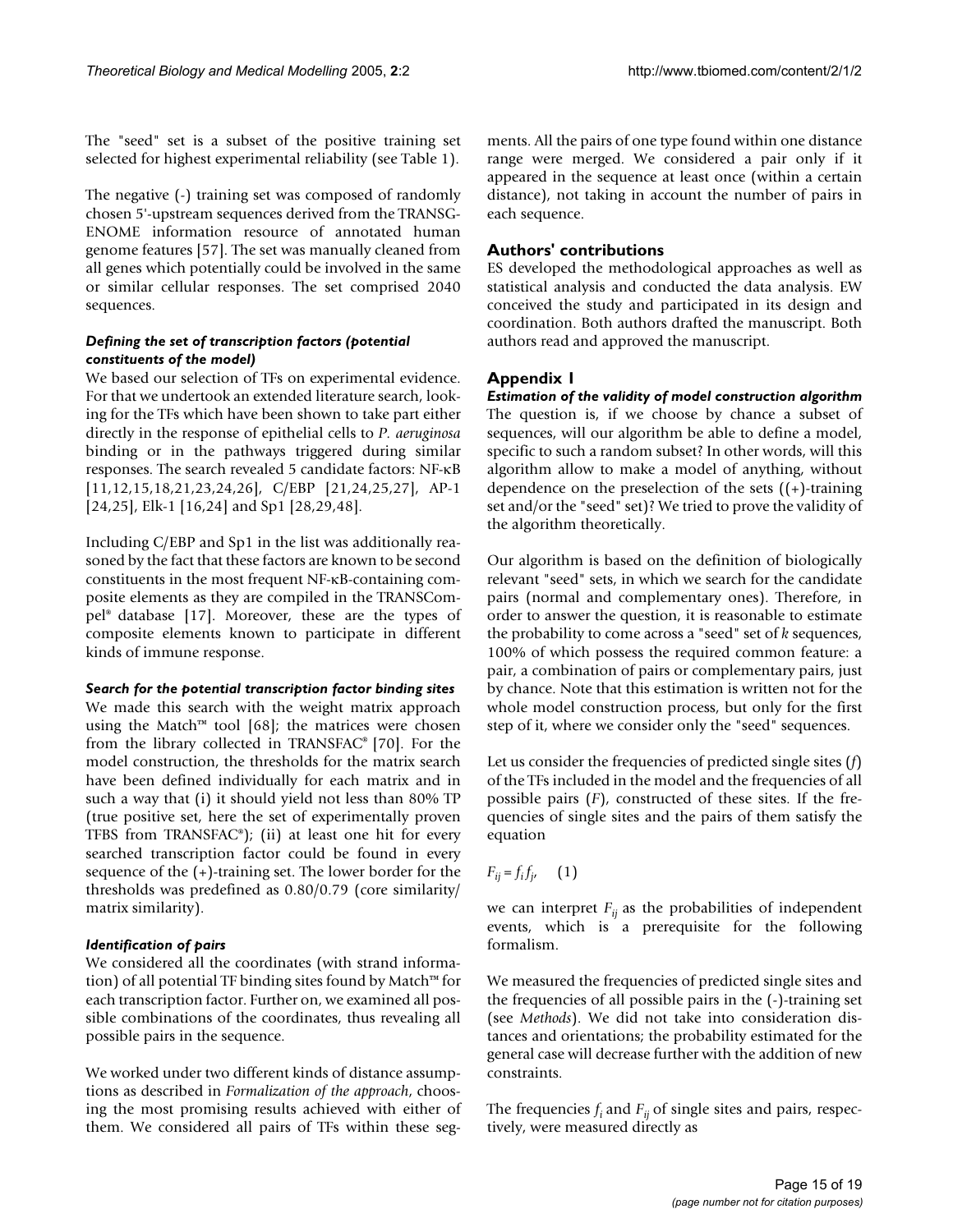$f_i = m_i / N$ 

$$
F_{ij} = M_{ij} / N
$$

where *N* is the number of all sequences of the (-)-training set,  $m_i$  is the number of sequences possessing the *i*-th site, and  $M_{ii}$  is the number of sequences possessing pairs of the *i*-th and *j*-th sites.  $F_{ij}$  was then calculated as (1) and compared with the measured value.

For all cases investigated in this work, the difference between the calculated and measured values did not exceed standard deviation  $(σ)$ , only in one case getting to 1,5 σ (data not shown). This confirms the correctness of using pair frequencies as probabilities in this case.

Let us estimate the probability  $P_{pair}$  to find a set of  $k$ sequences in *N* with any (at least one) pair, same in all *k*. We can enumerate all possible pairs of sites of the considered TFs, considering only the cases of the independent sites  $(i< j)$ . Let U be the number of all possible pairs, then we can call

$$
F_{ij} = F_{u'}
$$
  

$$
u \in \{1, ..., U\}
$$

It is easy to show, that the probability  $P_{pair}$  can be calculated as:

$$
P_{pair} = 1 - \prod_{u} \left( 1 - F_u^k \right) \tag{2}
$$

Let us estimate the probability  $P_{2\text{pairs}}$  to find *k* sequences with any common pairwise combination of pairs (pair of pairs). The pairs of pairs may consist either of 3 (when one site is shared) or of 4 different sites (thus leaving out combinations of identical pairs); their probabilities therefore are:

$$
\tilde{P}^{(3)} = f_i f_j f_l
$$

and

 $\tilde{P}^{(4)} = f_i f_j f_l f_o$ 

where  $f_i$ ,  $f_j$ ,  $f_b$ , are the frequencies of the single sites of the considered TFs, *i*<*j*<*l*<*o*.

We can enumerate all possible pairs of pairs (notating them as Q):

$$
\tilde{P}_1^{(3)} = Q_1
$$
\n
$$
\tilde{P}_2^{(3)} = Q_2
$$
\n
$$
\dots
$$
\n
$$
\tilde{P}_t^{(3)} = Q_t
$$
\n
$$
\tilde{P}_1^{(4)} = Q_{t+1}
$$
\n
$$
\dots
$$
\n
$$
\tilde{P}_s^{(4)} = Q_{t+s}
$$

Let *V* be the number of all possible pairs of pairs,  $V = t + s$ .

Analogously to (2), the probability to find *k* sequences each possessing a pair of pairs of one type, is:

$$
P_{2pairs} = 1 - \prod_{v} \left( 1 - Q_v^k \right),
$$
\nwhere  $v \in \{1, \ldots, V\}$ .

\n(3)

Let us estimate the probability to find *k* sequences with any complementary pair (complementary combinations). We consider pairs as complementary, if two of them are found in the seed set in not more than 60% of the sequences and not less than 40 %, the allowed overlap being 20%. The two complementary pairs together must cover the whole seed set. In the case studied here, comprising the 12 sequences of the seed set, we fixed that each of the pairs should be present in at least 5, but not more than 7 sequences, and they are allowed to co-occur in 0– 2 sequences.

The probability that we choose 12 sequences, possessing any one pair of complementary pairs in accordance with these requirements can be calculated as:

$$
P_{compl} = C_6^{12} \sum_{u < w} F_u^6 F_w^6 (1 - F_u)^6 (1 - F_w)^6 +
$$
\n
$$
+ C_1^{12} C_5^{11} \left[ \sum_{u < w} F_u^7 F_w^6 (1 - F_u)^5 (1 - F_w)^6 + \sum_{u < w} F_u^6 F_w^7 (1 - F_u)^6 (1 - F_w)^5 \right] +
$$
\n
$$
+ C_5^{12} \left[ \sum_{u < w} F_u^7 F_w^5 (1 - F_u)^5 (1 - F_w)^7 + \sum_{u < w} F_u^5 F_w^7 (1 - F_u)^7 (1 - F_w)^5 \right] +
$$
\n
$$
+ C_2^{12} C_5^{10} \sum_{u < w} F_u^7 F_w^7 (1 - F_u)^5 (1 - F_w)^5
$$
\n
$$
(4)
$$

where *u*, *w* ∈ {1,..., *U*}, and  $C_6^{12}$ ,  $C_5^{10}$  ... are the binomial coefficients (note that this formula implies that  $P_{\textit{compl}}$ reaches the maximum when the frequencies of both pairs are 0.5).

All the probabilities were calculated for the (-)training set of 2040 5'-upstream sequences and for the set of 5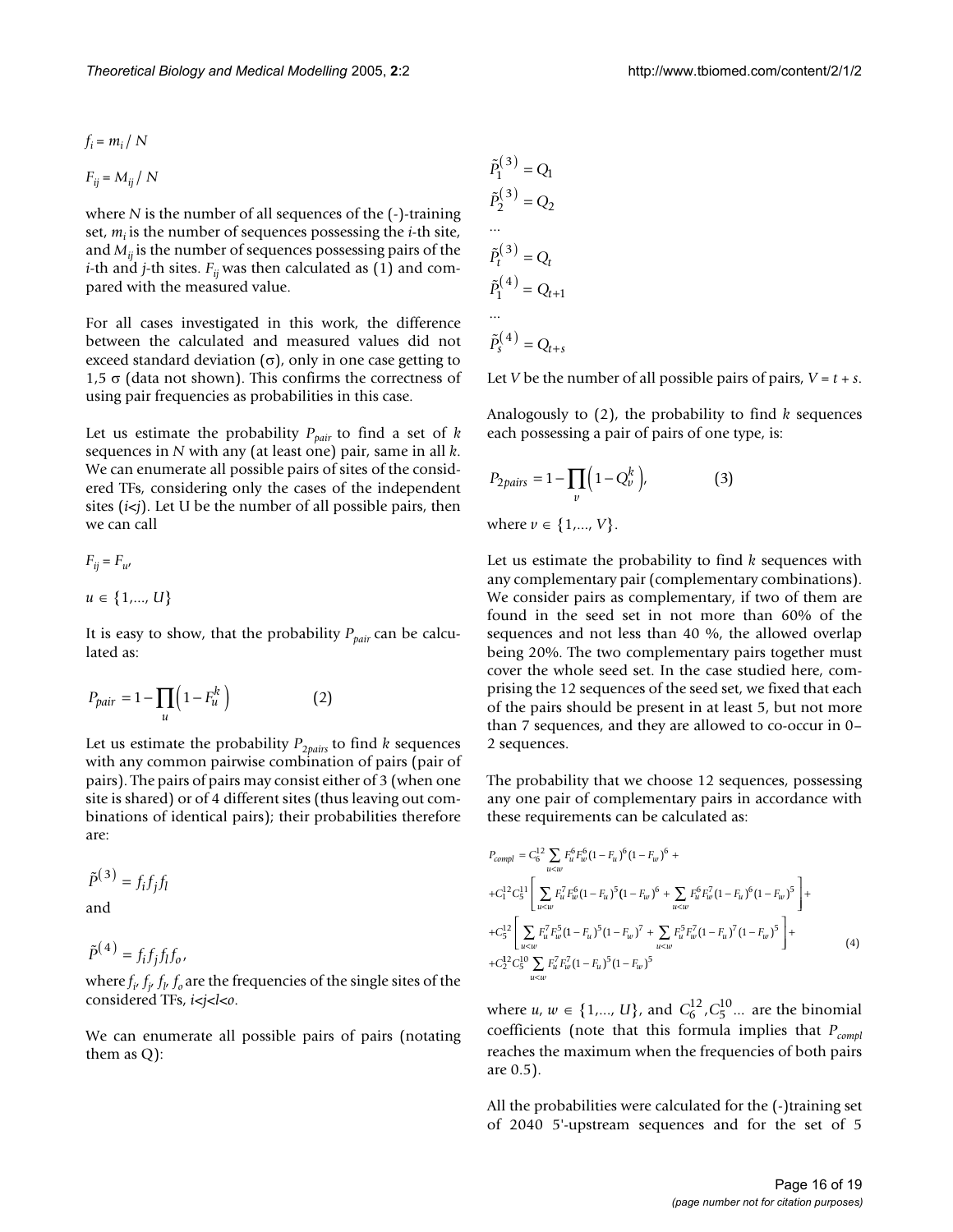selected transcription factors (see *Methods*). The results are:

 $P_{pair} = 0.44 \pm 0.02$ 

 $P_{2<sub>pairs</sub>}$  = 0.13  $\pm$  0.01

 $P_{compl} = 0.013 \pm 0.003$ 

We have estimated the simplest variant, considering each time only one feature (1 pair, 2 pairs, or complementary pairs). In this case it can be seen that the simultaneous occurrence of 1 or 2 pairs in 12 randomly chosen sequences has a rather high probability, and thus we can not base our model construction on the search of only these features. (An increase of the number of "normal" pairs in the search will not dramatically improve the situation: the formula (3) describes the probability to find any combination of 3 or 4 sites, therefore, up to 6 pairs;obviously, the simultaneous search of more than 6 pairs will definitely overfit the model, so we do not consider this case). The probability to find 12 sequences sharing complementary pairs is much lower, so the consideration of a complementary combination makes the model much more specific, and the probability of finding a model with a complementary pair "by chance" is sufficiently low for us to claim that the proposed algorithm is valid. Note that this is a very rough estimation, considering only the upper borders; we would like to emphasize once more, that the probabilities were calculated without considering orientation and distance constraints, and that this is the estimation made for only the very first step of analysis: choosing of a seed set with needed properties. Obviously, this value depends on the number of the sequences in the "seed". Note that when we spread our requirements for simultaneous search on the whole (+) training set (which is the next step of the model construction) the probability of constructing a model "by chance" will drop dramatically.

## **Additional material**

### **Additional File 1**

*The whole list of genes found with the promoter model when applying it to the collection of 13000 human 5'-upstream sequences. This list is not cleaned from hypothetical genes.* Click here for file

[http://www.biomedcentral.com/content/supplementary/1742- 4682-2-2-S1.doc]

### **Additional File 2**

*The list of genes (found with the promoter model when applying it to the collection of 13000 human 5'-upstream sequences) cleaned from hypothetical genes.* Click here for file [\[http://www.biomedcentral.com/content/supplementary/1742-](http://www.biomedcentral.com/content/supplementary/1742-4682-2-2-S2.doc) 4682-2-2-S2.doc]

### **Acknowledgements**

The authors would like to thank Ingmar Reuter, Ellen Goessling and Dmitri Tchekmenev for technical help and Alexander Kel for helpful discussions. The work was financed by the Bioinformatics Competence Center "Intergenomics" using a grant of the German Ministry of Education and Research (grant no. 031U210B).

#### **References**

- 1. Bailey TL, Noble WS: **[Searching for statistically significant reg](http://www.ncbi.nlm.nih.gov/entrez/query.fcgi?cmd=Retrieve&db=PubMed&dopt=Abstract&list_uids=14534166)[ulatory modules.](http://www.ncbi.nlm.nih.gov/entrez/query.fcgi?cmd=Retrieve&db=PubMed&dopt=Abstract&list_uids=14534166)** *Bioinformatics* 2003, **19 Suppl 2:**II16-II25.
- 2. Brazma A, Jonassen I, Vilo J, Ukkonen E: **[Predicting gene regula](http://www.ncbi.nlm.nih.gov/entrez/query.fcgi?cmd=Retrieve&db=PubMed&dopt=Abstract&list_uids=9847082)[tory elements in silico on a genomic scale.](http://www.ncbi.nlm.nih.gov/entrez/query.fcgi?cmd=Retrieve&db=PubMed&dopt=Abstract&list_uids=9847082)** *Genome Res* 1998, **8:**1202-1215.
- 3. Fickett JW, Wasserman WW: **[Discovery and modeling of tran](http://www.ncbi.nlm.nih.gov/entrez/query.fcgi?cmd=Retrieve&db=PubMed&dopt=Abstract&list_uids=10679343)[scriptional regulatory regions.](http://www.ncbi.nlm.nih.gov/entrez/query.fcgi?cmd=Retrieve&db=PubMed&dopt=Abstract&list_uids=10679343)** *Curr Opin Biotechnol* 2000, **11:**19-24.
- 4. van Helden J: **[Regulatory sequence analysis tools.](http://www.ncbi.nlm.nih.gov/entrez/query.fcgi?cmd=Retrieve&db=PubMed&dopt=Abstract&list_uids=12824373)** *Nucleic Acids Res* 2003, **31:**3593-3596.
- 5. van Helden J, Andre B, Collado-Vides |: **[Extracting regulatory](http://www.ncbi.nlm.nih.gov/entrez/query.fcgi?cmd=Retrieve&db=PubMed&dopt=Abstract&list_uids=9719638) [sites from the upstream region of yeast genes by computa](http://www.ncbi.nlm.nih.gov/entrez/query.fcgi?cmd=Retrieve&db=PubMed&dopt=Abstract&list_uids=9719638)[tional analysis of oligonucleotide frequencies.](http://www.ncbi.nlm.nih.gov/entrez/query.fcgi?cmd=Retrieve&db=PubMed&dopt=Abstract&list_uids=9719638)** *J Mol Biol* 1998, **281:**827-842.
- 6. Klingenhoff A, Frech K, Werner T: **[Regulatory modules shared](http://www.ncbi.nlm.nih.gov/entrez/query.fcgi?cmd=Retrieve&db=PubMed&dopt=Abstract&list_uids=11808874) [within gene classes as well as across gene classes can be](http://www.ncbi.nlm.nih.gov/entrez/query.fcgi?cmd=Retrieve&db=PubMed&dopt=Abstract&list_uids=11808874) [detected by the same in silico approach.](http://www.ncbi.nlm.nih.gov/entrez/query.fcgi?cmd=Retrieve&db=PubMed&dopt=Abstract&list_uids=11808874)** In *Silico Biol* 2002, **2:**S17-S26.
- 7. Krivan W, Wasserman WW: **[A predictive model for regulatory](http://www.ncbi.nlm.nih.gov/entrez/query.fcgi?cmd=Retrieve&db=PubMed&dopt=Abstract&list_uids=11544200) [sequences directing liver-specific transcription.](http://www.ncbi.nlm.nih.gov/entrez/query.fcgi?cmd=Retrieve&db=PubMed&dopt=Abstract&list_uids=11544200)** *Genome Res* 2001, **11:**1559-1566.
- 8. Wagner A: **[Genes regulated cooperatively by one or more](http://www.ncbi.nlm.nih.gov/entrez/query.fcgi?cmd=Retrieve&db=PubMed&dopt=Abstract&list_uids=10705431) [transcription factors and their identification in whole](http://www.ncbi.nlm.nih.gov/entrez/query.fcgi?cmd=Retrieve&db=PubMed&dopt=Abstract&list_uids=10705431) [eukaryotic genomes.](http://www.ncbi.nlm.nih.gov/entrez/query.fcgi?cmd=Retrieve&db=PubMed&dopt=Abstract&list_uids=10705431)** *Bioinformatics* 1999, **15:**776-784.
- 9. Werner T, Fessele S, Maier H, Nelson PJ: **[Computer modeling of](http://www.ncbi.nlm.nih.gov/entrez/query.fcgi?cmd=Retrieve&db=PubMed&dopt=Abstract&list_uids=12832287) [promoter organization as a tool to study transcriptional](http://www.ncbi.nlm.nih.gov/entrez/query.fcgi?cmd=Retrieve&db=PubMed&dopt=Abstract&list_uids=12832287) [coregulation.](http://www.ncbi.nlm.nih.gov/entrez/query.fcgi?cmd=Retrieve&db=PubMed&dopt=Abstract&list_uids=12832287)** *FASEB J* 2003, **17:**1228-1237.
- 10. DiMango E, Ratner AJ, Bryan R, Tabibi S, Prince A: **Activation of NF-**κ**B by adherent** *Pseudomonas aeruginosa* **[in normal and](http://www.ncbi.nlm.nih.gov/entrez/query.fcgi?cmd=Retrieve&db=PubMed&dopt=Abstract&list_uids=9616231) [cystic fibrosis respuratory epithelial cells.](http://www.ncbi.nlm.nih.gov/entrez/query.fcgi?cmd=Retrieve&db=PubMed&dopt=Abstract&list_uids=9616231)** *J Clin Invest* 1998, **101:**2598-2606.
- <span id="page-16-0"></span>11. Smith RS, Fedyk ER, Springer TA, Mukaida N, Iglewski BH, Phipps RP: **IL-8 production in human lung fibroblasts and epithelial cells activated by the** *Pseudomonas aeruginosa* **autoinducer N-3 oxodododecanoyl homoserine lactone is transcriptionally regulated by NF-**κ**[B and activator protein-2.](http://www.ncbi.nlm.nih.gov/entrez/query.fcgi?cmd=Retrieve&db=PubMed&dopt=Abstract&list_uids=11418672)** *J immunol* 2001, **167:**366-374.
- 12. Zhang G, Ghosh S: **[Toll-like receptor-mediated NF-kB activa](http://www.ncbi.nlm.nih.gov/entrez/query.fcgi?cmd=Retrieve&db=PubMed&dopt=Abstract&list_uids=11134172)[tion: a phylogenetically conserved paradigm in innate](http://www.ncbi.nlm.nih.gov/entrez/query.fcgi?cmd=Retrieve&db=PubMed&dopt=Abstract&list_uids=11134172) [immunity.](http://www.ncbi.nlm.nih.gov/entrez/query.fcgi?cmd=Retrieve&db=PubMed&dopt=Abstract&list_uids=11134172)** *J Clin Invest* 2001, **107:**13-19.
- 13. McNamara N, Khong A, McKemy D, Caterina M, Boyer J, Julius D, Basbaum C: **[ATP transduces signals from ASGM1, a glycolipid](http://www.ncbi.nlm.nih.gov/entrez/query.fcgi?cmd=Retrieve&db=PubMed&dopt=Abstract&list_uids=11481474) [that functions as a bacterial receptor.](http://www.ncbi.nlm.nih.gov/entrez/query.fcgi?cmd=Retrieve&db=PubMed&dopt=Abstract&list_uids=11481474)** *Proc Natl Acad Sci USA* 2001, **98:**9086-9091.
- 14. Britigan BE, Railsback MA, Cox CD: **The** *Pseudomonas aeruginosa* **secretory product pyocyanin inactivates** α**1 [protease inhibi](http://www.ncbi.nlm.nih.gov/entrez/query.fcgi?cmd=Retrieve&db=PubMed&dopt=Abstract&list_uids=10024562)[tor: implications for the pathogenesis of cystic fibrosis lung](http://www.ncbi.nlm.nih.gov/entrez/query.fcgi?cmd=Retrieve&db=PubMed&dopt=Abstract&list_uids=10024562) [disease.](http://www.ncbi.nlm.nih.gov/entrez/query.fcgi?cmd=Retrieve&db=PubMed&dopt=Abstract&list_uids=10024562)** *Infect Immun* 1999, **67:**1207-1212.
- <span id="page-16-1"></span>15. Harder J, Meyer-Hoffert U, Teran LM, Schwichtenberg L, Basrtels J, Maune S, Schroeder J-M: **Mucoid** *Pseudomonas aeruginosa***, TNF**α**, and IL-1**β**, but not IL-6, induce human** β**[-defensin-2 in](http://www.ncbi.nlm.nih.gov/entrez/query.fcgi?cmd=Retrieve&db=PubMed&dopt=Abstract&list_uids=10837369) [respiratory epithelia.](http://www.ncbi.nlm.nih.gov/entrez/query.fcgi?cmd=Retrieve&db=PubMed&dopt=Abstract&list_uids=10837369)** *Am J Respir Cell Mol Biol* 2000, **22:**714-721.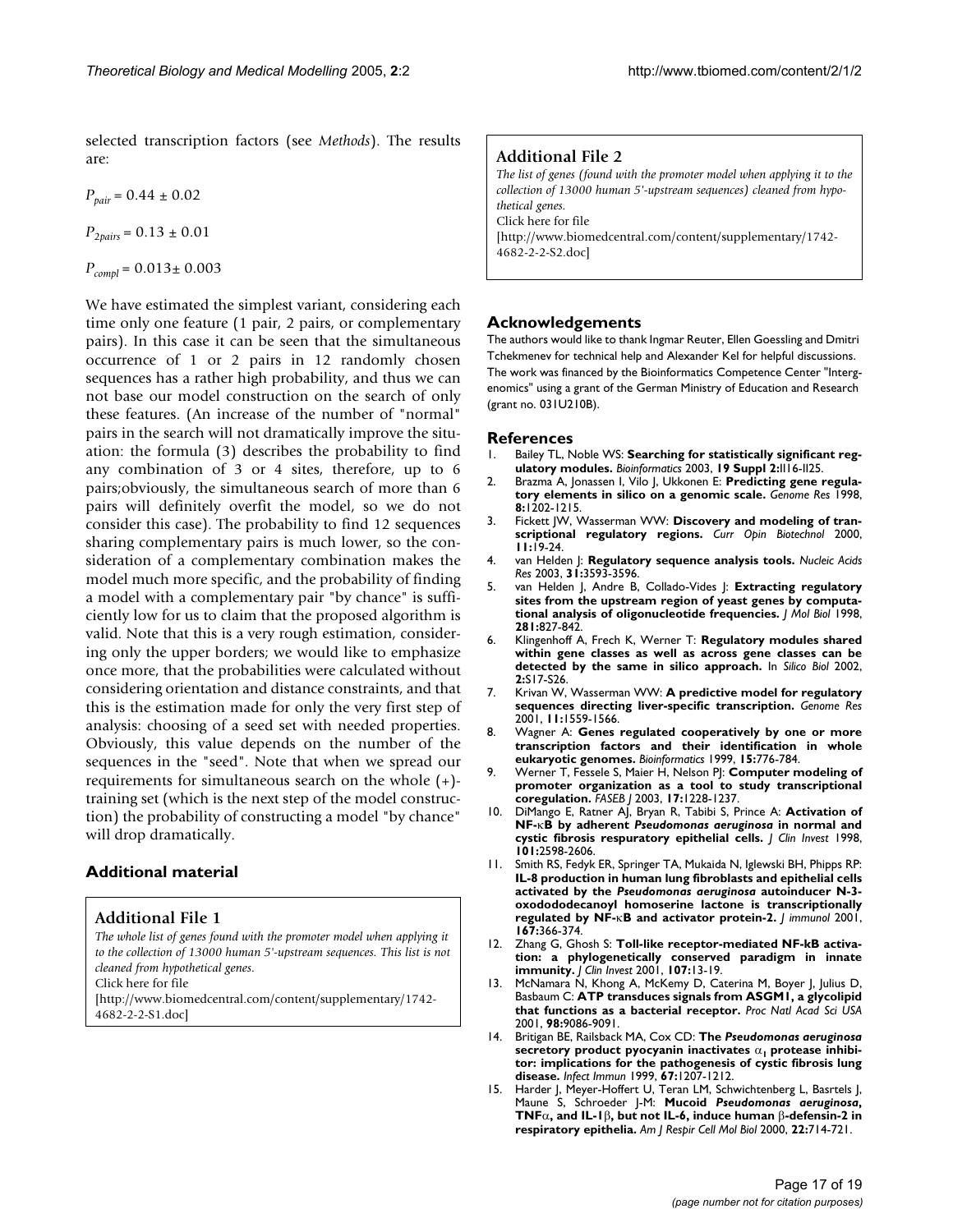- 16. Guha M, O'Connell MA, Pawlinski R, Hollis A, McGovern P, Yan SF, Stern D, Mackman N: **[Lipopolysaccharide activation of the](http://www.ncbi.nlm.nih.gov/entrez/query.fcgi?cmd=Retrieve&db=PubMed&dopt=Abstract&list_uids=11520792) [MEK-ERK1/2 pathway in human monocytic cells mediates](http://www.ncbi.nlm.nih.gov/entrez/query.fcgi?cmd=Retrieve&db=PubMed&dopt=Abstract&list_uids=11520792) tissue factor and tumor necrosis factor alpha expression by [inducing Elk-1 phosphorylation and Egr-1 expression.](http://www.ncbi.nlm.nih.gov/entrez/query.fcgi?cmd=Retrieve&db=PubMed&dopt=Abstract&list_uids=11520792)** *Blood* 2001, **98:**1429-1439.
- 17. Wingender E, Kel AE, Kel OV, Karas H, Heinemeyer T, Dietze P, Knueppel R, Romaschenko AG, Kolchanov NA: **[TRANSFAC,](http://www.ncbi.nlm.nih.gov/entrez/query.fcgi?cmd=Retrieve&db=PubMed&dopt=Abstract&list_uids=9016550) [TRRD and COMPEL: towards a frederated database system](http://www.ncbi.nlm.nih.gov/entrez/query.fcgi?cmd=Retrieve&db=PubMed&dopt=Abstract&list_uids=9016550) [on transcriptional regulation.](http://www.ncbi.nlm.nih.gov/entrez/query.fcgi?cmd=Retrieve&db=PubMed&dopt=Abstract&list_uids=9016550)** *Nucleic Acids Res* 1997, **25:**265-268.
- 18. Li J-D, Feng W, Gallup M, Kim J-H, Kim J, Kim Y, Basbaum C: **Activation of NF-kB via a Src-dependent Ras-MAPKpp90rsk pathway is required for** *Pseudomonas aeruginosa***[-induced](http://www.ncbi.nlm.nih.gov/entrez/query.fcgi?cmd=Retrieve&db=PubMed&dopt=Abstract&list_uids=9576950) [micin overproductionin epithelial cells.](http://www.ncbi.nlm.nih.gov/entrez/query.fcgi?cmd=Retrieve&db=PubMed&dopt=Abstract&list_uids=9576950)** *Proc Natl Acad Sci USA* 1998, **95:**5718-5723.
- 19. Diamond G, Kaiser V, Rhodes J, Russell JP, Bevins C: **[Transcrip](http://www.ncbi.nlm.nih.gov/entrez/query.fcgi?cmd=Retrieve&db=PubMed&dopt=Abstract&list_uids=10603376)[tional regulation of b-defensin gene expression in tracheal](http://www.ncbi.nlm.nih.gov/entrez/query.fcgi?cmd=Retrieve&db=PubMed&dopt=Abstract&list_uids=10603376) [epithelial cells.](http://www.ncbi.nlm.nih.gov/entrez/query.fcgi?cmd=Retrieve&db=PubMed&dopt=Abstract&list_uids=10603376)** *Infection and immunity* 2000, **68:**113-119.
- 20. Diamond G, Jones DE, Bevins CL: **[Airway epithelial cells are the](http://www.ncbi.nlm.nih.gov/entrez/query.fcgi?cmd=Retrieve&db=PubMed&dopt=Abstract&list_uids=8506305) [site of expression of a mammalian antimicrobial peptide](http://www.ncbi.nlm.nih.gov/entrez/query.fcgi?cmd=Retrieve&db=PubMed&dopt=Abstract&list_uids=8506305) [gene.](http://www.ncbi.nlm.nih.gov/entrez/query.fcgi?cmd=Retrieve&db=PubMed&dopt=Abstract&list_uids=8506305)** *Proc Natl Acad Sci U S A* 1993, **90:**4596-4600.
- 21. Ko YH, Delannoy M, Pedersen PL: **[Cystic fibrosis, lung infections,](http://www.ncbi.nlm.nih.gov/entrez/query.fcgi?cmd=Retrieve&db=PubMed&dopt=Abstract&list_uids=9089291) [and a human tracheal antimicrobial peptide \(hTAP\).](http://www.ncbi.nlm.nih.gov/entrez/query.fcgi?cmd=Retrieve&db=PubMed&dopt=Abstract&list_uids=9089291)** *FEBS letters* 1997, **405:**200-208.
- 22. Ratner A, Bryan R, Weber A, Nguyen S, Barnes D, Pitt A, Gelber S, Cheung A, Prince A: **[Cystic fibrosis pathogens activate Ca2+](http://www.ncbi.nlm.nih.gov/entrez/query.fcgi?cmd=Retrieve&db=PubMed&dopt=Abstract&list_uids=11278360) [dependent mitogen-activated protein kinase signaling path](http://www.ncbi.nlm.nih.gov/entrez/query.fcgi?cmd=Retrieve&db=PubMed&dopt=Abstract&list_uids=11278360)[ways in airway epithelial cells.](http://www.ncbi.nlm.nih.gov/entrez/query.fcgi?cmd=Retrieve&db=PubMed&dopt=Abstract&list_uids=11278360)** *J Biol Chem* 2001, **276:**19267-19275.
- 23. Voynow JA, Young LR, Wang Y, Horger T, Rose MC, Fischer BM: **[Neutrophil elestase increases MUC5AC mRNA and protein](http://www.ncbi.nlm.nih.gov/entrez/query.fcgi?cmd=Retrieve&db=PubMed&dopt=Abstract&list_uids=10330040) [expression in respiratory epithelial cells.](http://www.ncbi.nlm.nih.gov/entrez/query.fcgi?cmd=Retrieve&db=PubMed&dopt=Abstract&list_uids=10330040)** *Am J Physiol* 1999, **276:**L835-L843.
- 24. Guha M, Mackman N: **[LPS induction of gene expression in](http://www.ncbi.nlm.nih.gov/entrez/query.fcgi?cmd=Retrieve&db=PubMed&dopt=Abstract&list_uids=11257452) [human monocytes.](http://www.ncbi.nlm.nih.gov/entrez/query.fcgi?cmd=Retrieve&db=PubMed&dopt=Abstract&list_uids=11257452)** *Cell Signal* 2001, **13:**85-94.
- 25. Ben-Baruch A, Michiel DF, Oppenheim JJ: **[Signals and receptors](http://www.ncbi.nlm.nih.gov/entrez/query.fcgi?cmd=Retrieve&db=PubMed&dopt=Abstract&list_uids=7744810) [involved in recruitment of inflammatory cells.](http://www.ncbi.nlm.nih.gov/entrez/query.fcgi?cmd=Retrieve&db=PubMed&dopt=Abstract&list_uids=7744810)** *J Biol Chem* 1995, **270:**11703-11706.
- 26. Bergmann M, Hart L, Lindsay M, Barnes PJ, Newton R: **[IkappaBal](http://www.ncbi.nlm.nih.gov/entrez/query.fcgi?cmd=Retrieve&db=PubMed&dopt=Abstract&list_uids=9506955)pha degradation and nuclear factor-kappaB DNA binding [are insufficient for interleukin-1beta and tumor necrosis fac](http://www.ncbi.nlm.nih.gov/entrez/query.fcgi?cmd=Retrieve&db=PubMed&dopt=Abstract&list_uids=9506955)tor-alpha-induced kappaB-dependent transcription Require[ment for an additional activation pathway.](http://www.ncbi.nlm.nih.gov/entrez/query.fcgi?cmd=Retrieve&db=PubMed&dopt=Abstract&list_uids=9506955)** *J Biol Chem* 1998, **273:**6607-6610.
- 27. Leidal KG, Munson KL, Denning GM: **[Small molecular weight](http://www.ncbi.nlm.nih.gov/entrez/query.fcgi?cmd=Retrieve&db=PubMed&dopt=Abstract&list_uids=11509328) secretory factors from Pseudomonas aeruginosa have oppo[site effects on IL-8 and RANTES expression by human air](http://www.ncbi.nlm.nih.gov/entrez/query.fcgi?cmd=Retrieve&db=PubMed&dopt=Abstract&list_uids=11509328)[way epithelial cells.](http://www.ncbi.nlm.nih.gov/entrez/query.fcgi?cmd=Retrieve&db=PubMed&dopt=Abstract&list_uids=11509328)** *Am J Respir Cell Mol Biol* 2001, **25:**186-195.
- 28. Kovarik A, Lu PJ, Peat N, Morris J, Taylor-Papadimitriou J: **[Two GC](http://www.ncbi.nlm.nih.gov/entrez/query.fcgi?cmd=Retrieve&db=PubMed&dopt=Abstract&list_uids=8626502) [boxes \(Sp1 sites\) are involved in regulation of the activity of](http://www.ncbi.nlm.nih.gov/entrez/query.fcgi?cmd=Retrieve&db=PubMed&dopt=Abstract&list_uids=8626502) [the epithelium-specific MUC1 promoter.](http://www.ncbi.nlm.nih.gov/entrez/query.fcgi?cmd=Retrieve&db=PubMed&dopt=Abstract&list_uids=8626502)** *J Biol Chem* 1996, **271:**8140-18147.
- 29. Perrais M, Pigny P, Ducourouble MP, Petitprez D, Porchet N, Aubert JP, Van Seuningen I: **[Characterization of human mucin gene](http://www.ncbi.nlm.nih.gov/entrez/query.fcgi?cmd=Retrieve&db=PubMed&dopt=Abstract&list_uids=11418607) [MUC4 promoter: importance of growth factors and proin](http://www.ncbi.nlm.nih.gov/entrez/query.fcgi?cmd=Retrieve&db=PubMed&dopt=Abstract&list_uids=11418607)flammatory cytokines for its regulation in pancreatic cancer [cells.](http://www.ncbi.nlm.nih.gov/entrez/query.fcgi?cmd=Retrieve&db=PubMed&dopt=Abstract&list_uids=11418607)** *J Biol Chem* 2001, **276:**30923-30933.
- 30. Dieterich C, Herwig R, Vingron M: **[Exploring potential target](http://www.ncbi.nlm.nih.gov/entrez/query.fcgi?cmd=Retrieve&db=PubMed&dopt=Abstract&list_uids=14534171) [genes of signaling pathwas by predicting conserved tran](http://www.ncbi.nlm.nih.gov/entrez/query.fcgi?cmd=Retrieve&db=PubMed&dopt=Abstract&list_uids=14534171)[scription factor binding sites.](http://www.ncbi.nlm.nih.gov/entrez/query.fcgi?cmd=Retrieve&db=PubMed&dopt=Abstract&list_uids=14534171)** *Bioinformatics* 2003, **19 Suppl 2:**II50-II56.
- 31. Krull M, Voss N, Choi V, Pistor S, Potapov A, Wingender E: **TRANS-PATH[®: an integrated database on signal transduction and a](http://www.ncbi.nlm.nih.gov/entrez/query.fcgi?cmd=Retrieve&db=PubMed&dopt=Abstract&list_uids=12519957) [tool for array analysis.](http://www.ncbi.nlm.nih.gov/entrez/query.fcgi?cmd=Retrieve&db=PubMed&dopt=Abstract&list_uids=12519957)** *Nucleic Acids Res* 2003, **31:**97-100.
- 32. Pritchard CC, Hsu L, Delrow J, Nelson PS: **[Project normal: defin](http://www.ncbi.nlm.nih.gov/entrez/query.fcgi?cmd=Retrieve&db=PubMed&dopt=Abstract&list_uids=11698685)[ing normal variance in mouse gene expression.](http://www.ncbi.nlm.nih.gov/entrez/query.fcgi?cmd=Retrieve&db=PubMed&dopt=Abstract&list_uids=11698685)** *Proc Natl Acad Sci U S A* 2001, **98:**13266-13271.
- 33. Pan WA: **[Comparative review of statistical methods for dis](http://www.ncbi.nlm.nih.gov/entrez/query.fcgi?cmd=Retrieve&db=PubMed&dopt=Abstract&list_uids=12016052)[covering differentially expressed genes in replicated micro](http://www.ncbi.nlm.nih.gov/entrez/query.fcgi?cmd=Retrieve&db=PubMed&dopt=Abstract&list_uids=12016052)[array experiments.](http://www.ncbi.nlm.nih.gov/entrez/query.fcgi?cmd=Retrieve&db=PubMed&dopt=Abstract&list_uids=12016052)** *Bioinformatics* 2002, **18:**546-554.
- 34. Draghici S, Kulaeva O, Hoff B, Petrov A, Shams S, Tainsky MA: **[Noise](http://www.ncbi.nlm.nih.gov/entrez/query.fcgi?cmd=Retrieve&db=PubMed&dopt=Abstract&list_uids=12874046) sampling method: an ANOVA approach allowing robust [selection of differentially regulated genes measured by DNA](http://www.ncbi.nlm.nih.gov/entrez/query.fcgi?cmd=Retrieve&db=PubMed&dopt=Abstract&list_uids=12874046) [microarrays.](http://www.ncbi.nlm.nih.gov/entrez/query.fcgi?cmd=Retrieve&db=PubMed&dopt=Abstract&list_uids=12874046)** *Bioinformatics* 2003, **19:**1348-1359.
- 35. Lee ML, Kuo FC, Whitmore GA, Sklar J: **[Importance of replica](http://www.ncbi.nlm.nih.gov/entrez/query.fcgi?cmd=Retrieve&db=PubMed&dopt=Abstract&list_uids=10963655)[tion in microarray gene expression studies: statistical meth-](http://www.ncbi.nlm.nih.gov/entrez/query.fcgi?cmd=Retrieve&db=PubMed&dopt=Abstract&list_uids=10963655)**

**[ods and evidence from repetitive cDNA hybridizations.](http://www.ncbi.nlm.nih.gov/entrez/query.fcgi?cmd=Retrieve&db=PubMed&dopt=Abstract&list_uids=10963655)** *Proc Natl Acad Sci U S A* 2000, **97:**9834-9839.

- 36. Bilke S, Breslin T, Sogvardsson M: **[Probabilistic estimation of](http://www.ncbi.nlm.nih.gov/entrez/query.fcgi?cmd=Retrieve&db=PubMed&dopt=Abstract&list_uids=12967349) [microarray data reliability and underlying gene expression.](http://www.ncbi.nlm.nih.gov/entrez/query.fcgi?cmd=Retrieve&db=PubMed&dopt=Abstract&list_uids=12967349)** *BMC Bioinformatics* 2003, **4:**40.
- 37. Walsh DE, Greene CM, Carroll TP, Taggard CC, Gallagher PM, O'Neill SJ, McElvaney NG: **[Interleukin-8 up-regulation by neu](http://www.ncbi.nlm.nih.gov/entrez/query.fcgi?cmd=Retrieve&db=PubMed&dopt=Abstract&list_uids=11461907)[trophil elastase is mediated by MyD88/IRAK/TRAF-6 in](http://www.ncbi.nlm.nih.gov/entrez/query.fcgi?cmd=Retrieve&db=PubMed&dopt=Abstract&list_uids=11461907) [human bronchial epithelium.](http://www.ncbi.nlm.nih.gov/entrez/query.fcgi?cmd=Retrieve&db=PubMed&dopt=Abstract&list_uids=11461907)** *J Biol Chem* 2001, **276:**35494-35499.
- 38. Becker MN, Diamond G, Verghese MW, Randell SH: **[CD14](http://www.ncbi.nlm.nih.gov/entrez/query.fcgi?cmd=Retrieve&db=PubMed&dopt=Abstract&list_uids=10882713) [dependent lipopolysaccharide-induced b-defensin-2 expres](http://www.ncbi.nlm.nih.gov/entrez/query.fcgi?cmd=Retrieve&db=PubMed&dopt=Abstract&list_uids=10882713)[sion in human tracheobronchial epithelium.](http://www.ncbi.nlm.nih.gov/entrez/query.fcgi?cmd=Retrieve&db=PubMed&dopt=Abstract&list_uids=10882713)** *J Biol Chem* 2000, **275:**29731-29736.
- 39. Sar B, Oishi K, Wada A, Hirayama T, Matsushima K, Nagatake T: **Induction of monocyte chemoattractant protein-1 (MCP-1) [production by Pseudomonas nitrite reductase in human pul](http://www.ncbi.nlm.nih.gov/entrez/query.fcgi?cmd=Retrieve&db=PubMed&dopt=Abstract&list_uids=10623560)[monary type II epithelial-like cells.](http://www.ncbi.nlm.nih.gov/entrez/query.fcgi?cmd=Retrieve&db=PubMed&dopt=Abstract&list_uids=10623560)** *Microb Pathog* 2000, **28:**17-23.
- 40. Singh PK, Jia HP, Wiles K, Hesselberth J, Liu L, Conway BA, Greenberg EP, Valore EV, Welsh MJ, Ganz T, Tack BF, McCray PB Jr: **[Pro](http://www.ncbi.nlm.nih.gov/entrez/query.fcgi?cmd=Retrieve&db=PubMed&dopt=Abstract&list_uids=9843998)[duction of beta-defensins by human airway epithelia.](http://www.ncbi.nlm.nih.gov/entrez/query.fcgi?cmd=Retrieve&db=PubMed&dopt=Abstract&list_uids=9843998)** *Proc Natl Acad Sci U S A* 1998, **95:**14961-14966.
- 41. Liu L, Wang L, Jia HP, Zhao C, Heng HH, Schutte BC, McCray PB Jr, Ganz T: **[Structure and mapping of the human beta-defensin](http://www.ncbi.nlm.nih.gov/entrez/query.fcgi?cmd=Retrieve&db=PubMed&dopt=Abstract&list_uids=9831658) [HBD-2 gene and its expression at sites of inflammation.](http://www.ncbi.nlm.nih.gov/entrez/query.fcgi?cmd=Retrieve&db=PubMed&dopt=Abstract&list_uids=9831658)** *Gene* 1998, **222:**237-244.
- 42. Zhao Z, Qian Y, Wald D, Xia YF, Geng JG, Li X: **[IFN regulatory fac](http://www.ncbi.nlm.nih.gov/entrez/query.fcgi?cmd=Retrieve&db=PubMed&dopt=Abstract&list_uids=12759449)[tor-1 is required for the up-regulation of the CD40-NF](http://www.ncbi.nlm.nih.gov/entrez/query.fcgi?cmd=Retrieve&db=PubMed&dopt=Abstract&list_uids=12759449)[kappa B activator 1 axis during airway inflammation.](http://www.ncbi.nlm.nih.gov/entrez/query.fcgi?cmd=Retrieve&db=PubMed&dopt=Abstract&list_uids=12759449)** *J Immunol* 2003, **170:**5674-5680.
- 43. Fritz G, Kaina B: **[Transcriptional activation of the small](http://www.ncbi.nlm.nih.gov/entrez/query.fcgi?cmd=Retrieve&db=PubMed&dopt=Abstract&list_uids=11160903) [GTPase rhoB by genotoxic stress is regulated via a CCAAT](http://www.ncbi.nlm.nih.gov/entrez/query.fcgi?cmd=Retrieve&db=PubMed&dopt=Abstract&list_uids=11160903) [element.](http://www.ncbi.nlm.nih.gov/entrez/query.fcgi?cmd=Retrieve&db=PubMed&dopt=Abstract&list_uids=11160903)** *Nucleic Acids Res* 2001, **29:**792-798.
- 44. Gnad R, Kaina B, Fritz G: **[Rho GTPases are involved in the reg](http://www.ncbi.nlm.nih.gov/entrez/query.fcgi?cmd=Retrieve&db=PubMed&dopt=Abstract&list_uids=11262181)[ulation of NF-kB by genotoxic stress.](http://www.ncbi.nlm.nih.gov/entrez/query.fcgi?cmd=Retrieve&db=PubMed&dopt=Abstract&list_uids=11262181)** *Exp Cell Res* 2001, **264:**244-249.
- 45. Sar B, Oishi K, Matsushima K, Nagatake T: **[Induction of interleukin](http://www.ncbi.nlm.nih.gov/entrez/query.fcgi?cmd=Retrieve&db=PubMed&dopt=Abstract&list_uids=10449247) [8 \(IL-8\) production by Pseudomonas nitrite reductase in](http://www.ncbi.nlm.nih.gov/entrez/query.fcgi?cmd=Retrieve&db=PubMed&dopt=Abstract&list_uids=10449247) [human alveolar macrophages and epithelial cells.](http://www.ncbi.nlm.nih.gov/entrez/query.fcgi?cmd=Retrieve&db=PubMed&dopt=Abstract&list_uids=10449247)** *Microbiol Immunol* 1999, **43:**409-417.
- 46. Mori N, Oishi K, Sar B, Mukaida N, Nagatake T, Matsushima K, Yamamoto N: **[Essential role of transcription factor nuclear](http://www.ncbi.nlm.nih.gov/entrez/query.fcgi?cmd=Retrieve&db=PubMed&dopt=Abstract&list_uids=10417151) factor-kappaB in regulation of interleukin-8 gene expression [by nitrite reductase from Pseudomonas aeruginosa in respi](http://www.ncbi.nlm.nih.gov/entrez/query.fcgi?cmd=Retrieve&db=PubMed&dopt=Abstract&list_uids=10417151)[ratory epithelial cells.](http://www.ncbi.nlm.nih.gov/entrez/query.fcgi?cmd=Retrieve&db=PubMed&dopt=Abstract&list_uids=10417151)** *Infect Immun* 1999, **67:**3872-3878.
- Sar B, Oishi K, Wada A, Hirayama T, Matsushima K, Nagatake T: **Nitrite reductase from Pseudomonas aeruginosa released [by antimicrobial agents and complement induces inter](http://www.ncbi.nlm.nih.gov/entrez/query.fcgi?cmd=Retrieve&db=PubMed&dopt=Abstract&list_uids=10103183)[leukin-8 production in bronchial epithelial cells.](http://www.ncbi.nlm.nih.gov/entrez/query.fcgi?cmd=Retrieve&db=PubMed&dopt=Abstract&list_uids=10103183)** *Antimicrob Agents Chemother* 1999, **43:**794-801.
- <span id="page-17-0"></span>48. Gum JR Jr, Hicks JW, Kim YS: **Identification and characterization of the** *MUC2* **[\(human intestinal mucin\) gene 5'-flanking](http://www.ncbi.nlm.nih.gov/entrez/query.fcgi?cmd=Retrieve&db=PubMed&dopt=Abstract&list_uids=9224654) [region: promoter activity in cultured cells.](http://www.ncbi.nlm.nih.gov/entrez/query.fcgi?cmd=Retrieve&db=PubMed&dopt=Abstract&list_uids=9224654)** *Biochem J* 1997, **325:**259-267.
- 49. Duret L, Bucher P: **[Searching for regulatory elements in](http://www.ncbi.nlm.nih.gov/entrez/query.fcgi?cmd=Retrieve&db=PubMed&dopt=Abstract&list_uids=9204283) [human noncoding sequences.](http://www.ncbi.nlm.nih.gov/entrez/query.fcgi?cmd=Retrieve&db=PubMed&dopt=Abstract&list_uids=9204283)** *Curr Opin Struct Biol* 1997, **7:**399-406.
- 50. Levy S, Hannenhalli S, Workman C: **[Enrichment of regulatory sig](http://www.ncbi.nlm.nih.gov/entrez/query.fcgi?cmd=Retrieve&db=PubMed&dopt=Abstract&list_uids=11673231)[nals in conserved non-coding genomic sequence.](http://www.ncbi.nlm.nih.gov/entrez/query.fcgi?cmd=Retrieve&db=PubMed&dopt=Abstract&list_uids=11673231)** *Bioinformatics* 2001, **17:**871-877.
- 51. Hardison RC: **[Comparative Genomics.](http://www.ncbi.nlm.nih.gov/entrez/query.fcgi?cmd=Retrieve&db=PubMed&dopt=Abstract&list_uids=14624258)** *PLoS Biol* 2003, **1:**E58.
- 52. Pennacchio LA, Rubin EM: **[Comparative genomic tools and](http://www.ncbi.nlm.nih.gov/entrez/query.fcgi?cmd=Retrieve&db=PubMed&dopt=Abstract&list_uids=12697725) [databases: providing insights into the human genome.](http://www.ncbi.nlm.nih.gov/entrez/query.fcgi?cmd=Retrieve&db=PubMed&dopt=Abstract&list_uids=12697725)** *J Clin Invest* 2003, **111:**1099-1106.
- 53. Hannenhalli S, Levy S: **[Predicting transcription factor](http://www.ncbi.nlm.nih.gov/entrez/query.fcgi?cmd=Retrieve&db=PubMed&dopt=Abstract&list_uids=12364607) [synergism.](http://www.ncbi.nlm.nih.gov/entrez/query.fcgi?cmd=Retrieve&db=PubMed&dopt=Abstract&list_uids=12364607)** *Nucleic Acids Res* 2002, **30:**4278-4284.
- 54. Chiang DY, Moses AM, Kellis M, Lander ES, Eisen MB: **[Phylogenet](http://www.ncbi.nlm.nih.gov/entrez/query.fcgi?cmd=Retrieve&db=PubMed&dopt=Abstract&list_uids=12844359)[ically and spatially conserved word pairs associated with](http://www.ncbi.nlm.nih.gov/entrez/query.fcgi?cmd=Retrieve&db=PubMed&dopt=Abstract&list_uids=12844359) [gene-expression changes in yeasts.](http://www.ncbi.nlm.nih.gov/entrez/query.fcgi?cmd=Retrieve&db=PubMed&dopt=Abstract&list_uids=12844359)** *Genome Biol* 2003, **4:**R43.
- 55. Moses AM, Chiang DY, Kellis M, Lander ES, Eisen MB: **[Position spe](http://www.ncbi.nlm.nih.gov/entrez/query.fcgi?cmd=Retrieve&db=PubMed&dopt=Abstract&list_uids=12946282)[cific variation in the rate of evolution in transcription factor](http://www.ncbi.nlm.nih.gov/entrez/query.fcgi?cmd=Retrieve&db=PubMed&dopt=Abstract&list_uids=12946282) [binding sites.](http://www.ncbi.nlm.nih.gov/entrez/query.fcgi?cmd=Retrieve&db=PubMed&dopt=Abstract&list_uids=12946282)** *BMC Evol Biol* 2003, **3:**19.
- 56. GuhaThakurta D, Stormo GD: **[Identifying target sites for coop](http://www.ncbi.nlm.nih.gov/entrez/query.fcgi?cmd=Retrieve&db=PubMed&dopt=Abstract&list_uids=11448879)[eratively binding factors.](http://www.ncbi.nlm.nih.gov/entrez/query.fcgi?cmd=Retrieve&db=PubMed&dopt=Abstract&list_uids=11448879)** *Bioinformatics* 2001, **17:**608-621.
- 57. Kel-Margoulis OV, Tchekmenev D, Kel AE, Goessling E, Hornischer K, Lewicki-Potapov B, Wingender E: **[Composition-sensitive anal](http://www.ncbi.nlm.nih.gov/entrez/query.fcgi?cmd=Retrieve&db=PubMed&dopt=Abstract&list_uids=12954097)-**